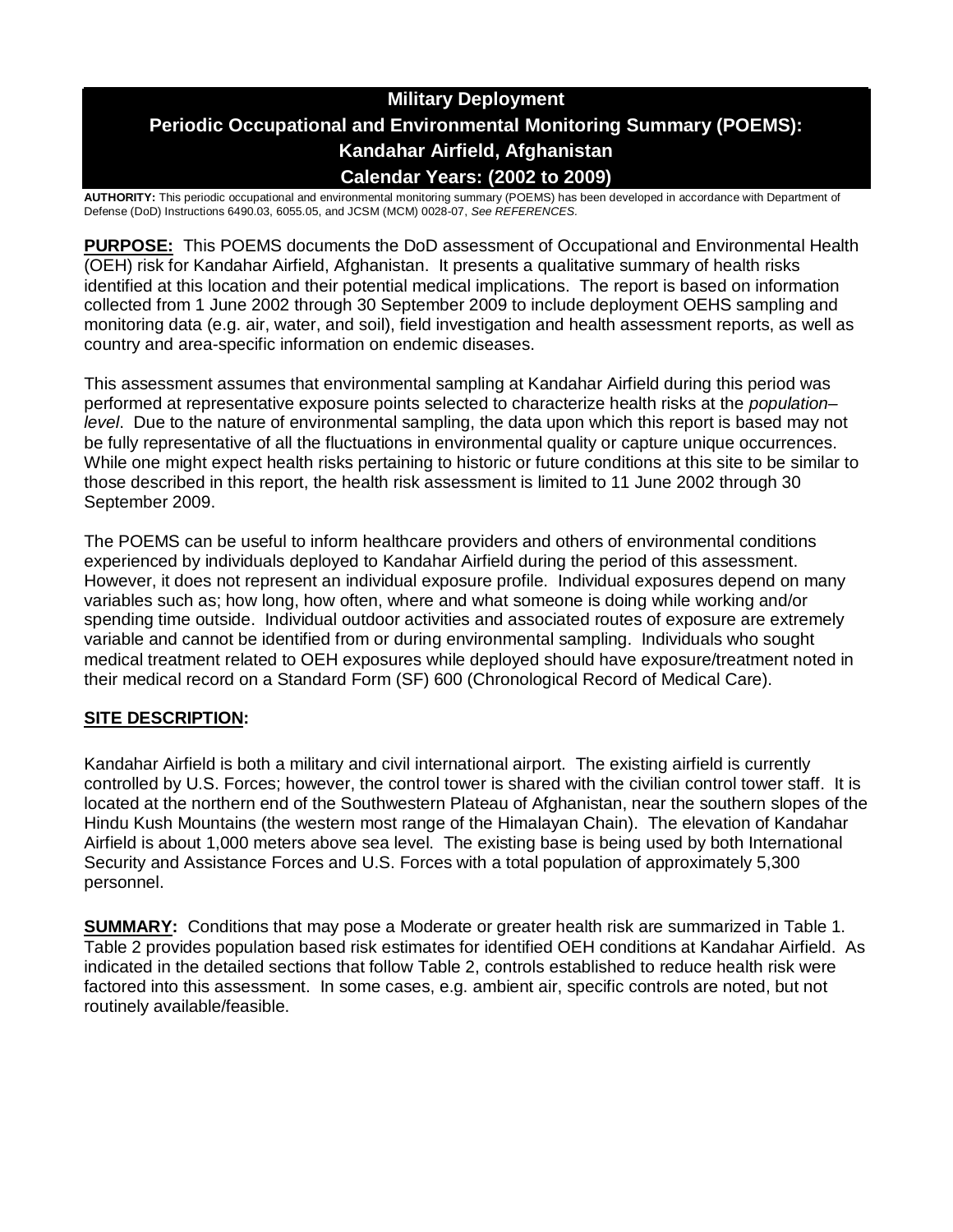# **Table 1: Summary of Occupational and Environmental Conditions with MODERATE or Greater Health Risk**

#### *Short-term health risks & medical implications:*

The following may have caused acute health effects in some personnel during deployment at Kandahar Airfield:

Inhalable coarse particulate matter less than 10 micrometers in diameter  $(PM_{10})$ ; food/waterborne diseases (e.g., bacterial diarrhea, Hepatitis A, Typhoid fever, Brucellosis, diarrhea-cholera, Hepatitis E); other endemic diseases (cutaneous leishmaniasis, Crimean-Congo hemorrhagic fever, Sandfly fever, Typhus-miteborne, Leptospirosis, Tuberculosis (TB), Rabies, Anthrax, Q fever), heat stress, continuous noise, and burn pits. For food/waterborne diseases (e.g., bacterial diarrhea, hepatitis A, Typhoid fever, Brucellosis, diarrhea-cholera, Hepatitis E), if ingesting local food and water, the health effects can temporarily incapacitate personnel (diarrhea) or result in prolonged illness (Hepatitis A, Typhoid fever, Hepatitis E, and Brucellosis). For heat stress, risk can be greater for susceptible persons including those older than 45, of low fitness level, or with underlying medical conditions. Risks from food/waterborne diseases and heat stress may have been reduced with preventive medicine controls and mitigation, which includes Hepatitis A and Typhoid fever vaccinations. For other vector-borne endemic diseases (cutaneous leishmaniasis, Crimean-Congo hemorrhagic fever, Sandfly fever, Typhus-miteborne), these diseases may constitute a significant risk due to exposure to biting vectors. For water contact diseases (Leptospirosis) activities involving extensive contact with surface water increase risk. For respiratory diseases (Tuberculosis (TB)), personnel in close-quarter conditions could have been at risk for person-to-person spread. Animal contact diseases (Rabies, Anthrax, Q fever), pose year-round risk. For continuous noise exposure, the risk is to individuals working near major noise sources. Risk may have been reduced to the majority of personnel and to individuals working near major noise sources by using proper hearing protection. For PM<sub>10</sub> and exposure to burn pits, exposures may result in mild to more serious short-term health effect (e.g., eye, nose or throat and lung irritation) in some personnel while at this site. For  $PM_{10}$ , certain subgroups of the deployed forces (e.g., those with pre-existing asthma/cardio pulmonary conditions) are at greatest risk of developing notable health effects. Although most effects from exposure to particulate matter and to burn pits should have resolved post-deployment, providers should be prepared to consider the relationship between deployment exposures and current complaints. Some individuals may have sought treatment for acute respiratory irritation during their time at Kandahar Airfield. Personnel who reported with symptoms or required treatment while at this site should have exposure/treatment noted in medical record on a Standard Form (SF) 600 (*Chronological Record of Medical Care*).

#### *Long-term health risks & medical implications:*

The hazards associated with potential long-term health effects at Kandahar Airfield include:

The hazards associated with potential long-term health effects at Kandahar Airfield include inhalable fine particulate matter less than 2.5 micrometers in diameter  $(PM_{2.5})$ , and continuous noise. For continuous noise exposure, the long-term risk is to individuals working near major noise sources. Risk may have been reduced to the majority of personnel and to individuals working near major noise sources by using proper hearing protection. It is considered possible that some otherwise healthy personnel who were exposed for a long-term period to PM2.5 levels could develop certain health conditions (e.g., reduced lung function, cardiopulmonary disease). Personnel with a history of asthma or cardiopulmonary disease could potentially be more likely to develop such chronic health conditions. While the PM<sub>2.5</sub> exposures are documented and archived, at this time there are no specific recommended, post-deployment medical surveillance evaluations or treatments. Providers should still consider overall individual health status (e.g., any underlying conditions/susceptibilities) and any potential unique individual exposures (such as burn pits, or occupational or specific personal dosimeter data) when assessing individual concerns. Certain individuals may need to be followed/evaluated for specific occupational exposures/injuries (e.g., annual audiograms as part of the medical surveillance for those enrolled in the Hearing Conservation Program; and personnel covered by Respiratory Protection Program and/or Hazardous Waste/Emergency Responders Medical Surveillance).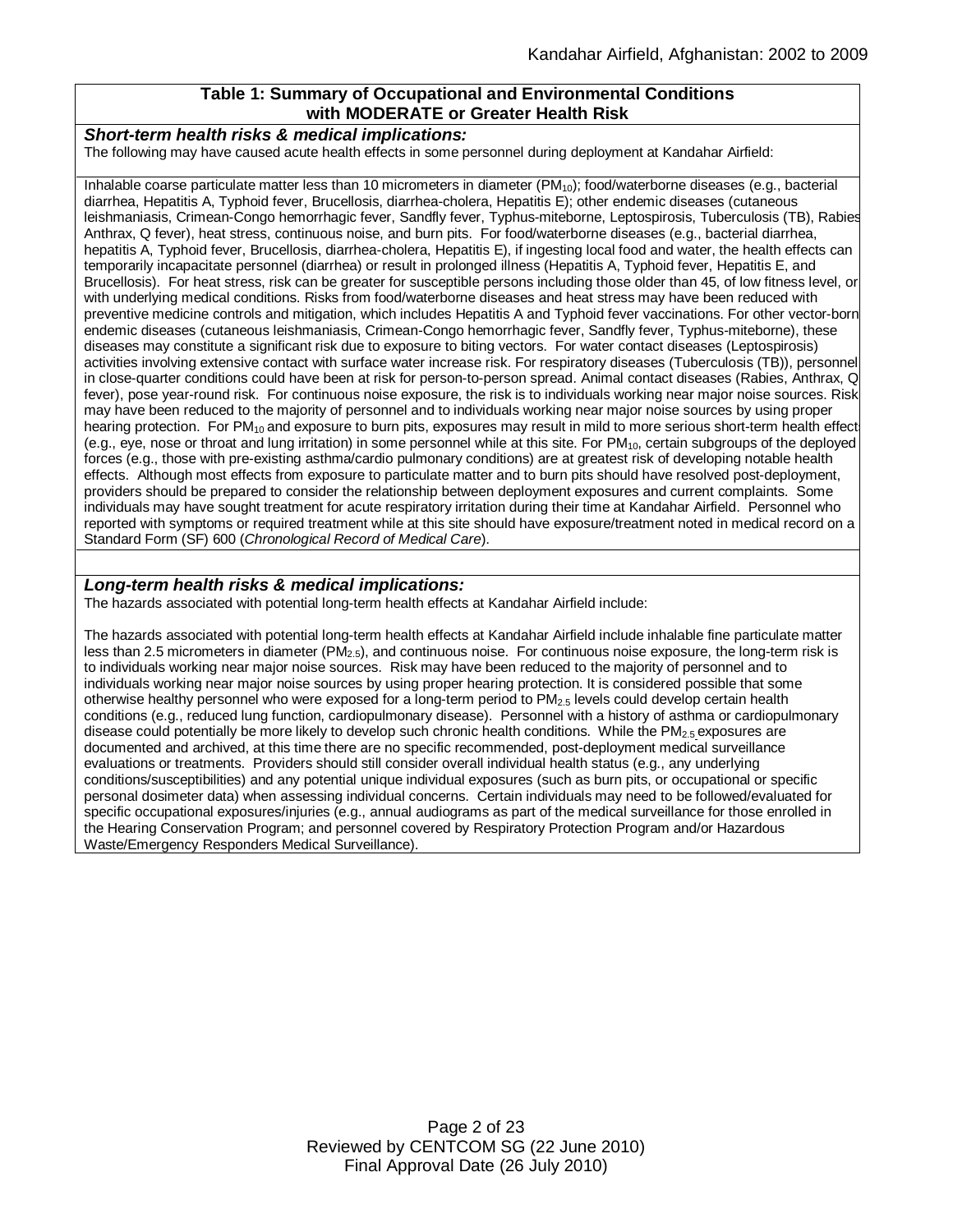| Source of<br><b>Identified Health</b><br>Risk <sup>3</sup>                       | Unmitigated Health Risk Estimate <sup>4</sup>                                                                                                                                                                                                                                                                                                                                                                                                                                                                 | <b>Control Measures</b><br>Implemented                                                                                                                 | <b>Residual Health Risk Estimate<sup>4</sup></b>                                                                                                                                                                                                                                                                                                                                                                                                                                                              |
|----------------------------------------------------------------------------------|---------------------------------------------------------------------------------------------------------------------------------------------------------------------------------------------------------------------------------------------------------------------------------------------------------------------------------------------------------------------------------------------------------------------------------------------------------------------------------------------------------------|--------------------------------------------------------------------------------------------------------------------------------------------------------|---------------------------------------------------------------------------------------------------------------------------------------------------------------------------------------------------------------------------------------------------------------------------------------------------------------------------------------------------------------------------------------------------------------------------------------------------------------------------------------------------------------|
| <b>AIR</b>                                                                       |                                                                                                                                                                                                                                                                                                                                                                                                                                                                                                               |                                                                                                                                                        |                                                                                                                                                                                                                                                                                                                                                                                                                                                                                                               |
| Particulate<br>matter less than<br>10 microns in<br>diameter (PM <sub>10</sub> ) | Short-term: Low to High: Daily levels<br>vary, acute health effects (e.g., upper<br>respiratory tract irritation) more<br>pronounced during peak days. More<br>serious effects are possible in<br>susceptible persons (e.g., those with<br>asthma/existing respiratory diseases).<br>Long-term: No health guidelines                                                                                                                                                                                          | Limiting strenuous<br>physical activities when air<br>quality is especially poor;<br>and actions such as<br>closing tent flaps,<br>windows, and doors. | Short-term: Low to High: Daily levels<br>vary, acute health effects (e.g., upper<br>respiratory tract irritation) more<br>pronounced during peak days. More<br>serious effects are possible in<br>susceptible persons (e.g., those with<br>asthma/existing respiratory diseases).<br>Long-term: No health guidelines                                                                                                                                                                                          |
|                                                                                  | Short-term: Low: A majority of the                                                                                                                                                                                                                                                                                                                                                                                                                                                                            |                                                                                                                                                        | Short-term: Low: A majority of the                                                                                                                                                                                                                                                                                                                                                                                                                                                                            |
| Particulate<br>matter less than<br>2.5 microns in<br>diameter $(PM2.5)$          | time mild acute health effects are<br>anticipated; certain peak levels may<br>produce mild eye, nose, or throat<br>irritation in a few personnel and pre-<br>existing health conditions (e.g.,<br>asthma, or cardiopulmonary diseases)<br>may be exacerbated.<br>Long-term: Moderate: Small<br>percentage of persons may be at<br>increased risk for developing chronic<br>conditions (particularly those more<br>susceptible to acute effects (e.g.,<br>those with asthma/existing respiratory<br>diseases). | Limiting strenuous<br>physical activities when air<br>quality is especially poor;<br>and actions such as<br>closing tent flaps,<br>windows, and doors. | time mild acute health effects are<br>anticipated; certain peak levels may<br>produce mild eye, nose, or throat<br>irritation in a few personnel and pre-<br>existing health conditions (e.g.,<br>asthma, or cardiopulmonary diseases)<br>may be exacerbated.<br>Long-term: Moderate: Small<br>percentage of persons may be at<br>increased risk for developing chronic<br>conditions (particularly those more<br>susceptible to acute effects (e.g.,<br>those with asthma/existing respiratory<br>diseases). |
| <b>WATER</b>                                                                     |                                                                                                                                                                                                                                                                                                                                                                                                                                                                                                               |                                                                                                                                                        |                                                                                                                                                                                                                                                                                                                                                                                                                                                                                                               |
| <b>Consumed Water</b><br>(Water Used for<br>Drinking)                            | Short-term: Low: A majority of the<br>time short-term health effects are not<br>expected.<br>Long-term: Not evaluated-adequate<br>quantity of data is unavailable.                                                                                                                                                                                                                                                                                                                                            | U.S. Army Public Health<br>Command (USAPHC)<br>former U.S. Army<br>Veterinary Command<br>(VETCOM) approved<br>bottled water and potable                | Short-term: Low: A majority of the<br>time short-term health effects are not<br>expected.<br>Long-term: Not evaluated-adequate<br>quantity of data is unavailable.                                                                                                                                                                                                                                                                                                                                            |
|                                                                                  |                                                                                                                                                                                                                                                                                                                                                                                                                                                                                                               | water only from approved<br>water sources                                                                                                              |                                                                                                                                                                                                                                                                                                                                                                                                                                                                                                               |
| Water for Other<br>Purposes                                                      | Short-term: Low: A majority of the<br>time short-term health effects are not<br>expected.                                                                                                                                                                                                                                                                                                                                                                                                                     | Water treated in<br>accordance with<br>standards applicable to its<br>intended use                                                                     | Short-term: Low: A majority of the<br>time short-term health effects are not<br>expected.                                                                                                                                                                                                                                                                                                                                                                                                                     |
|                                                                                  | Long-term: None                                                                                                                                                                                                                                                                                                                                                                                                                                                                                               |                                                                                                                                                        | Long-term: None                                                                                                                                                                                                                                                                                                                                                                                                                                                                                               |
| <b>ENDEMIC</b><br><b>DISEASE</b>                                                 |                                                                                                                                                                                                                                                                                                                                                                                                                                                                                                               |                                                                                                                                                        |                                                                                                                                                                                                                                                                                                                                                                                                                                                                                                               |
| Food<br>borne/Waterborne<br>(e.g., diarrhea-<br>bacteriological)                 | Short-term: Variable; High (bacterial<br>diarrhea, hepatitis A, typhoid fever) to<br>Moderate (diarrhea-cholera, diarrhea-<br>protozoal, brucellosis, hepatitis E) if<br>ingesting local food/water, the health<br>effects can temporarily incapacitate<br>personnel (diarrhea) or result in<br>prolonged illness (hepatitis A, Typhoid<br>fever, hepatitis E, brucellosis).                                                                                                                                  | Preventive measures<br>include Hepatitis A and<br>Typhoid fever vaccination<br>and consumption of food<br>and water only from<br>approved sources.     | Short-term: Low to none                                                                                                                                                                                                                                                                                                                                                                                                                                                                                       |
|                                                                                  | Long-term: none identified                                                                                                                                                                                                                                                                                                                                                                                                                                                                                    |                                                                                                                                                        | Long-term: No data available                                                                                                                                                                                                                                                                                                                                                                                                                                                                                  |
| Arthropod Vector<br>Borne                                                        | Short-term: Variable; High for malaria,<br>Moderate for leishmaniasis -<br>cutaneous (acute), Crimean-Congo<br>hemorrhagic fever, sandfly fever,<br>typhus-miteborne; and Low for, the<br>plague and West Nile fever.                                                                                                                                                                                                                                                                                         | Preventive measures<br>include proper wear of<br>treated uniform,<br>application of repellent to<br>exposed skin, bed net<br>use, minimizing areas of  | Short-term: Low                                                                                                                                                                                                                                                                                                                                                                                                                                                                                               |

**Table 2. Population-Based Health Risk Estimates – Kandahar Airfield1, 2**

Page 3 of 23 Reviewed by CENTCOM SG (22 June 2010) Final Approval Date (26 July 2010)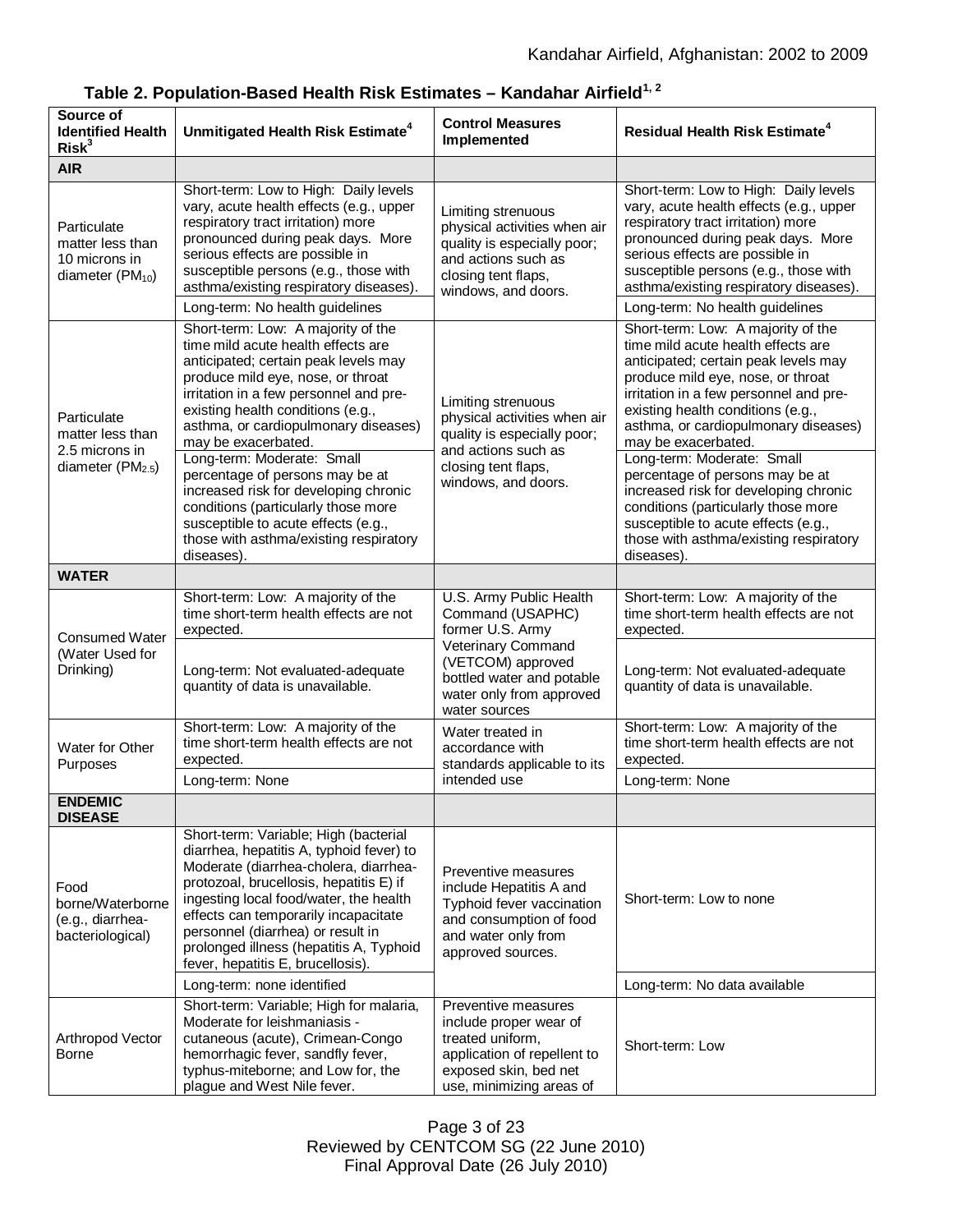|                                                     | Long-term: Low for Leishmaniasis-<br>visceral infection.                                                                                                                                                                                          | standing water and<br>appropriate<br>chemoprophylaxis.                                                                                                                                                                                                  | Long-term: No data available                                                                                                                                                                                                                     |
|-----------------------------------------------------|---------------------------------------------------------------------------------------------------------------------------------------------------------------------------------------------------------------------------------------------------|---------------------------------------------------------------------------------------------------------------------------------------------------------------------------------------------------------------------------------------------------------|--------------------------------------------------------------------------------------------------------------------------------------------------------------------------------------------------------------------------------------------------|
| Water-Contact<br>(e.g. wading,<br>swimming)         | Short-term: Moderate for leptospirosis                                                                                                                                                                                                            | Recreational swimming in<br>surface waters not likely in                                                                                                                                                                                                | Short-term: Low for leptospirosis.                                                                                                                                                                                                               |
|                                                     | Long-term: No data available                                                                                                                                                                                                                      | this area of Afghanistan<br>during this time period.                                                                                                                                                                                                    | Long-term: No data available                                                                                                                                                                                                                     |
| Respiratory                                         | Short-term: Variable; Moderate for<br>tuberculosis (TB) to Low for<br>meningococcal meningitis.                                                                                                                                                   | Providing adequate living<br>and work space; medical<br>screening; vaccination.                                                                                                                                                                         | Short-term: Low                                                                                                                                                                                                                                  |
|                                                     | Long-term: No data available                                                                                                                                                                                                                      |                                                                                                                                                                                                                                                         | Long-term: No data available                                                                                                                                                                                                                     |
| <b>Animal Contact</b>                               | Short-term: Variable; Moderate for<br>rabies, anthrax, Q-fever to Low for<br>H5N1 avian influenza.                                                                                                                                                | Prohibiting contact with,<br>adoption, or feeding of<br>feral animals IAW<br><b>CENTCOM GO 1B. Risks</b><br>are further reduced in the<br>event of assessed contact<br>by prompt post-exposure<br>rabies prophylaxis IAW<br>The CDC's ACIP<br>guidance. | Short-term: No data available                                                                                                                                                                                                                    |
|                                                     | Long-term: Low (Rabies)                                                                                                                                                                                                                           |                                                                                                                                                                                                                                                         | Long-term: No data available                                                                                                                                                                                                                     |
| <b>VENOMOUS</b><br><b>ANIMAL/</b><br><b>INSECTS</b> |                                                                                                                                                                                                                                                   |                                                                                                                                                                                                                                                         |                                                                                                                                                                                                                                                  |
| Snakes.<br>scorpions, and<br>spiders                | Short-term: Low; If encountered,<br>effects of venom vary with species<br>from mild localized swelling (e.g.<br>widow spider) to potentially lethal<br>effects (e.g. central Asian saw-scaled<br>viper).                                          | Risk reduced by avoiding<br>contact, proper wear of<br>uniform (especially<br>footwear), and proper and<br>timely treatment.                                                                                                                            | Short-term: Low; If encountered,<br>effects of venom vary with species<br>from mild localized swelling (e.g.<br>widow spider) to potentially lethal<br>effects (e.g. central Asian saw-scaled<br>viper).                                         |
|                                                     | Long-term: No data available                                                                                                                                                                                                                      |                                                                                                                                                                                                                                                         | Long-term: No data available                                                                                                                                                                                                                     |
| <b>HEAT/COLD</b><br><b>STRESS</b>                   |                                                                                                                                                                                                                                                   |                                                                                                                                                                                                                                                         |                                                                                                                                                                                                                                                  |
| Heat                                                | Short-term: High.                                                                                                                                                                                                                                 | Work-rest cycles, proper<br>hydration and nutrition,<br>and WBGT monitoring.                                                                                                                                                                            | Short-term: Moderate.                                                                                                                                                                                                                            |
|                                                     | Long-term: Low, The long-term risk<br>was Low. However, the risk may be<br>greater to certain susceptible persons-<br>those older (i.e., greater than 45<br>years), in lesser physical shape, or<br>with underlying medical/health<br>conditions. |                                                                                                                                                                                                                                                         | Long-term: Low, The long-term risk is<br>Low. However, the risk may be<br>greater to certain susceptible persons-<br>those older (i.e., greater than 45<br>years), in lesser physical shape, or<br>with underlying medical/health<br>conditions. |
| Cold                                                | Short-term: Low risk of cold<br>stress/injury.                                                                                                                                                                                                    | Risks from cold stress<br>reduced with protective                                                                                                                                                                                                       | Short-term: Low risk of cold<br>stress/injury.                                                                                                                                                                                                   |
|                                                     | Long-term: Low; Long-term health<br>implications from cold injuries are rare<br>but can occur, especially from more<br>serious injuries such as frost bite.                                                                                       | measures such as use of<br>the buddy system, limiting<br>exposure during cold<br>weather, proper hydration<br>and nutrition, and proper<br>wear of issued protective<br>clothing.                                                                       | Long-term: Low; Long-term health<br>implications from cold injuries are rare<br>but can occur, especially from more<br>serious injuries such as frost bite.                                                                                      |
| <b>NOISE</b>                                        |                                                                                                                                                                                                                                                   |                                                                                                                                                                                                                                                         |                                                                                                                                                                                                                                                  |
| Continuous                                          | Short-term: Low                                                                                                                                                                                                                                   | Hearing protection used<br>by personnel in higher risk<br>areas                                                                                                                                                                                         | Short-term: Low                                                                                                                                                                                                                                  |
|                                                     | Long-term: Low                                                                                                                                                                                                                                    |                                                                                                                                                                                                                                                         | Long-term: Low                                                                                                                                                                                                                                   |
| <b>Unique</b><br>Incidents/<br><b>Concerns</b>      |                                                                                                                                                                                                                                                   |                                                                                                                                                                                                                                                         |                                                                                                                                                                                                                                                  |
| Pesticides/Pest<br>Control                          | Short-term: Low                                                                                                                                                                                                                                   | See Section 10.4                                                                                                                                                                                                                                        | Short-term: Low                                                                                                                                                                                                                                  |
|                                                     | Long-term: Low                                                                                                                                                                                                                                    |                                                                                                                                                                                                                                                         | Long-term: Low                                                                                                                                                                                                                                   |

Page 4 of 23 Reviewed by CENTCOM SG (22 June 2010) Final Approval Date (26 July 2010)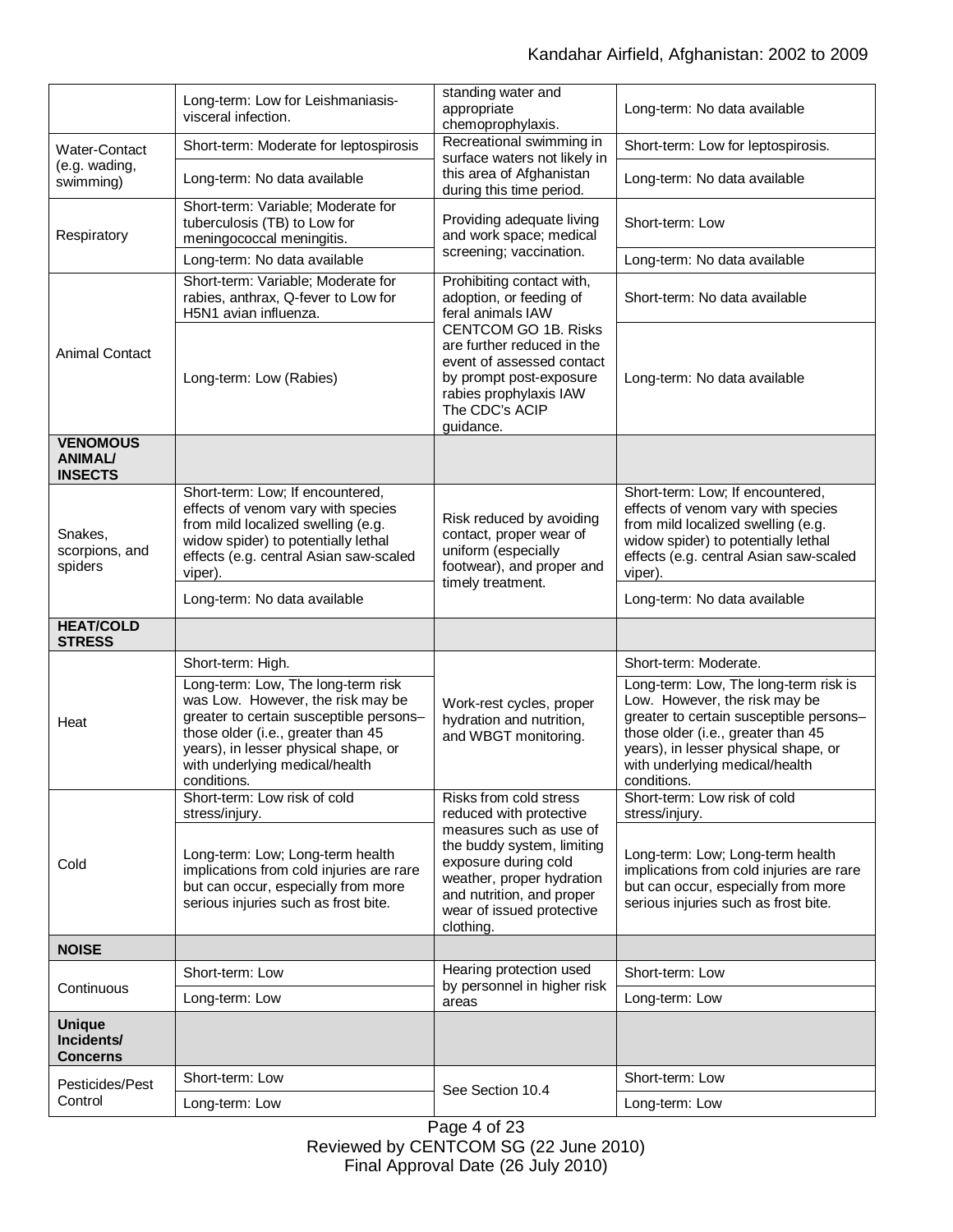### Kandahar Airfield, Afghanistan: 2002 to 2009

| Asbestos            | Short-term: Low                                                                                                | See Section 10.5                                                                                                                                                                                                                        | Short-term: Low                                                                                                |
|---------------------|----------------------------------------------------------------------------------------------------------------|-----------------------------------------------------------------------------------------------------------------------------------------------------------------------------------------------------------------------------------------|----------------------------------------------------------------------------------------------------------------|
|                     | Long-term: Low                                                                                                 |                                                                                                                                                                                                                                         | Long-term: Low                                                                                                 |
| Lead Based<br>Paint | Short-term: Low                                                                                                | See Section 10.6                                                                                                                                                                                                                        | Short-term: Low                                                                                                |
|                     | Long-term: Low                                                                                                 |                                                                                                                                                                                                                                         | Long-term: Low                                                                                                 |
| <b>Burn Pits</b>    | Short-term: Low to High. Short-term<br>health effects could include eye, nose,<br>throat, and lung irritation. | Control measures may<br>have included locating<br>burn pits downwind of<br>prevailing winds,<br>increased distance from<br>living and working areas<br>when possible, and<br>improved waste<br>segregation and<br>management techniques | Short-term: Low to High. Short-term<br>health effects could include eye, nose,<br>throat, and lung irritation. |
|                     | Long-term: Low                                                                                                 |                                                                                                                                                                                                                                         | Long-term: Low                                                                                                 |

<sup>1</sup>This Summary Table provides a qualitative estimate of population-based short- and long-term health risks associated with the occupational environment conditions at Kandahar Airfield. It does not represent an individual exposure profile. Actual individual exposures and health effects depend on many variables. For example, while a chemical may have been present in the environment, if a person did not inhale, ingest, or contact a specific dose of the chemical for adequate duration and frequency, then there may have been no health risk. Alternatively, a person at a specific location may have experienced a unique exposure which could result in a significant individual exposure. Any such person seeking medical care should have their specific exposure documented in an SF600.

2 This assessment is based on specific environmental sampling data and reports obtained from 11 June 2002 through 30 September 2009. Sampling locations are assumed to be representative of exposure points for the camp population but may not reflect all the fluctuations in environmental quality or capture unique exposure incidents.

<sup>3</sup>This Summary Table is organized by major categories of identified sources of health risk. It only lists those sub-categories specifically identified and addressed at Kandahar Airfield. The health risks are presented as Low, Moderate, High or Extremely High for both acute and chronic health effects. The health risk level is based on an assessment of both the potential severity of the health effects that could be caused and probability of the exposure that would produce such health effects. Details can be obtained from the APHC/AIPH. Where applicable, "None Identified" is used when though a potential exposure is identified, and no health risks of either a specific acute or chronic health effects are determined. More detailed descriptions of OEH exposures that are evaluated but determined to pose no health risk are discussed in the following sections of this report.

<sup>4</sup>Health risks in this Summary Table are based on quantitative surveillance thresholds (e.g. endemic disease rates; host/vector/pathogen surveillance) or screening levels, e.g. Military Exposure Guidelines (MEGs) for chemicals*.* Some previous assessment reports may provide slightly inconsistent health risk estimates because quantitative criteria such as MEGs may have changed since the samples were originally evaluated and/or because this assessment makes use of all historic site data while previous reports may have only been based on a select few samples.

> Page 5 of 23 Reviewed by CENTCOM SG (22 June 2010) Final Approval Date (26 July 2010)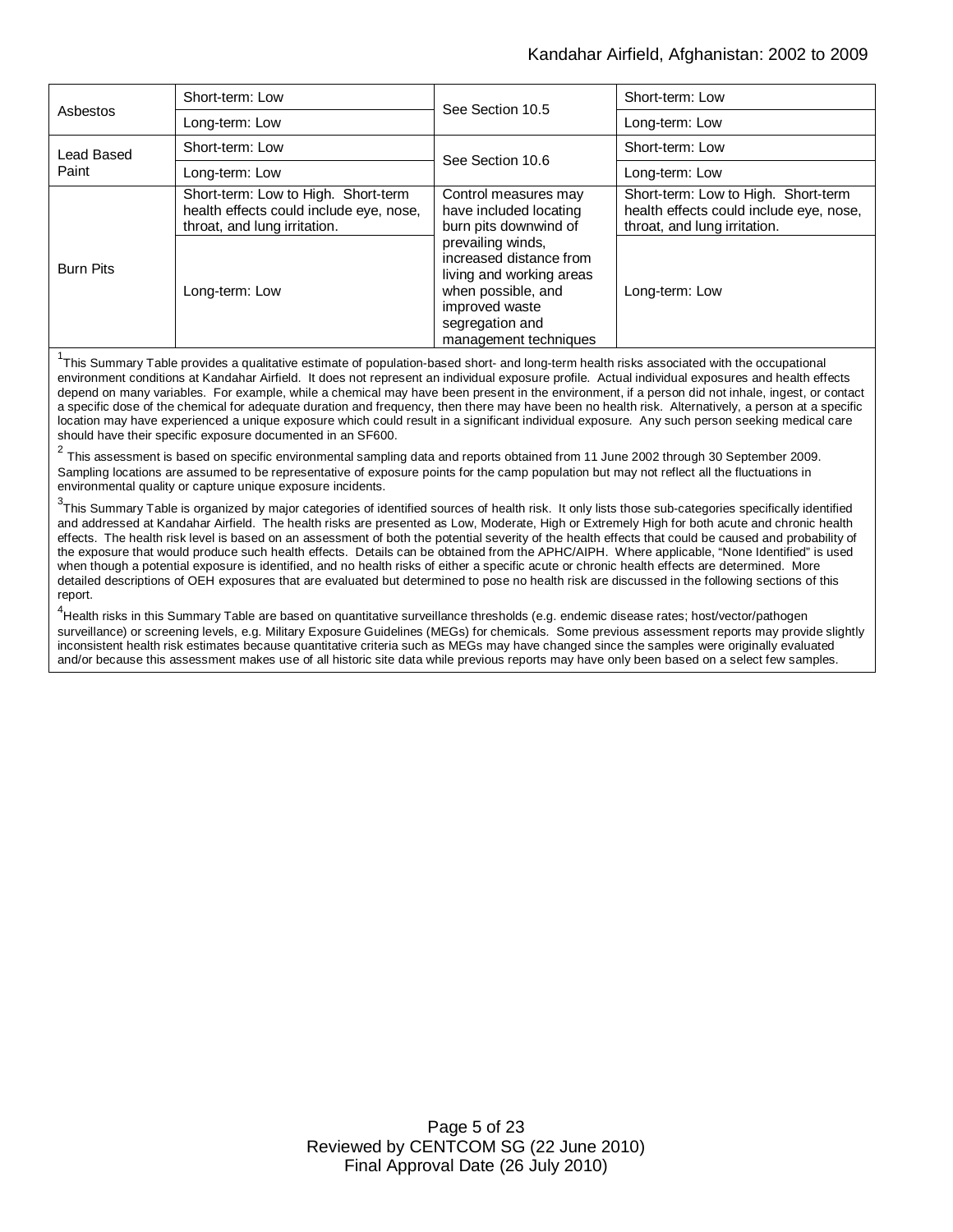# **1 Discussion of Health Risks at Kandahar Airfield, Afghanistan by Source**

The following sections provide additional information about the OEH conditions summarized above. All risk assessments were performed using the methodology described in the US Army Public Health Command Technical Guide 230, *Environmental Health Risk Assessment and Chemical Exposure Guidelines for Deployed Military Personnel* (USAPHC TG 230). All OEH risk estimates represent residual risk after accounting for preventive controls in place. Occupational exposures and exposures to endemic diseases are greatly reduced by preventive measures. For environmental exposures related to airborne dust, there are limited preventive measures available, and available measures have little efficacy in reducing exposure to ambient conditions.

# **2 Air**

# 2.1 Site-Specific Sources Identified

Personnel deployed to Kandahar Airfield are exposed to various airborne contaminants. These have been identified through monitoring and sampling efforts between June 2002 and September 2009. Windblown dust and sand contribute to PM exposures above health-based MEGs at Kandahar Airfield. There are a number of industrial activities, primarily the operation of an international airport but also including construction, fuel storage and distribution, water and wastewater treatment, and power production located on and around Kandahar Airfield that may contribute air contaminants. An additional source of exposure to contaminants in the air comes from the Army's use of open burn pits and incinerators to dispose of solid waste/refuse. Burn pit workers, tower guards and any other personnel that work at or in close proximity of the burn pits or other sources may have a higher risk of exposure to burn pit emissions than the general population at Kandahar Airfield.

# 2.2 Particulate matter

Particulate matter (PM) is a complex mixture of extremely small particles suspended in the air. The PM includes solid particles and liquid droplets emitted directly into the air by sources such as: power plants, motor vehicles, aircraft, generators, construction activities, fires, and natural windblown dust. The PM can include sand, soil, metals, volatile organic compounds (VOC), allergens, and other compounds such as nitrates or sulfates that are formed by condensation or transformation of combustion exhaust. The PM composition and particle size vary considerably depending on the source. Generally, PM of health concern is divided into two fractions: PM<sub>10</sub>, which includes coarse particles with a diameter of 10 micrometers or less, and fine particles less than 2.5 micron ( $PM<sub>2.5</sub>$ ), which can reach the deepest regions of the lungs when inhaled. Exposure to excessive PM is linked to a variety of potential health effects.

# 2.3 Particulate matter, less than 10 micrometers ( $PM_{10}$ )

# 2.3.1 Exposure Guidelines:

Short Term (24-hour) PM $_{10}$  (µg/m $^3$ 

- 
- Marginal MEG  $= 420$
- Critical MEG  $= 600$
- ): Long-term PM<sub>10</sub> MEG (µg/m<sup>3</sup>):
- Negligible  $MEG = 250$  **Not defined and not available.**
- 2.3.2 Sample data/Notes:

Page 6 of 23 Reviewed by CENTCOM SG (22 June 2010) Final Approval Date (26 July 2010)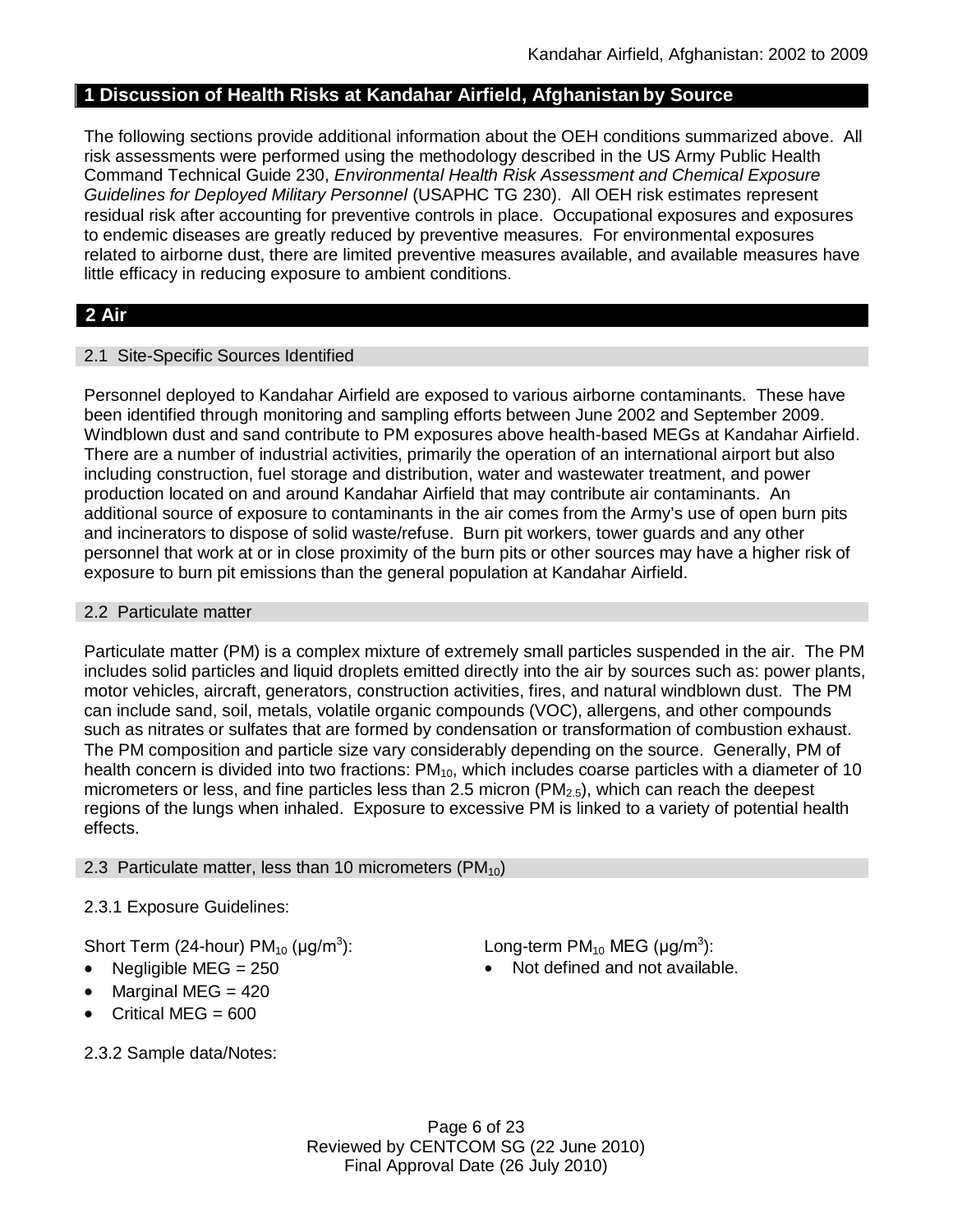A total of 109 valid PM<sub>10</sub> air samples were collected from June 2002 to September 2009. The range of 24-hour PM<sub>10</sub> concentrations was 54 to 2437  $\mu$ g/m $^3$  with an average of 526  $\mu$ g/m $^3$ .

2.3.3 Short-term health risks:

**Variable (Low to High).** Short-term risk is based on comparison of daily concentrations to 24-hour MEGs. The variable risk is due to significant fluctuation in daily concentrations. Risk from peak exposures was High in 2002, 2004, 2005, 2006, and 2009. Risk from typical exposures was High in 2004 and 2005, while it was Low in 2002, 2006, and 2009. All other years had no data available.  $PM_{10}$ concentrations were below the short-term Negligible MEG indicating no acute hazard on 13 percent of the days sampled. Of the remaining days sampled, daily  $PM_{10}$  levels exceeded a Negligible, Marginal or Critical MEG resulting in Low risk on 40 percent of the days sampled, Moderate risk on 15 percent of the days sampled and High risk on 30 percent of the days sampled. Respiratory effects can increasingly impact real-time health and mission capabilities as they exceed higher levels of MEGs. Acute effects to relatively healthy troops are mostly eye, nose, and throat irritation, and respiratory effects (sneezing, adaptive responses such as coughing, sinus congestion and drainage) that can be exacerbated by increased activity. These effects are consistent with those generally reported from the field. Confidence in the risk estimate is moderate.

# 2.3.4 Long-term health risk:

**Not Evaluated-no available health guidelines**. The U. S. Environmental Protection Agency (EPA) has retracted its long-term standard (national ambient air quality standards, NAAQS) for  $PM_{10}$  due to an inability to clearly link chronic health effects with chronic  $PM_{10}$  exposure levels.

2.4 Particulate Matter, less than 2.5 *micrometers* (PM<sub>2.5</sub>)

# 2.4.1 Exposure Guidelines:

Short Term (24-hour) PM $_{2.5}$  (µg/m $^3$ 

- Negligible MEG = 65 Negligible MEG = 15
- Marginal MEG =  $250$   $\bullet$  Marginal MEG =  $65$ .
- Critical MEG  $= 500$

): Long-term (1year)  $PM_{2.5}$  MEGs (µg/m<sup>3</sup>):

- 
- 

2.4.2 Sample data/Notes:

A total of 18 valid PM<sub>2.5</sub> air samples were collected from September 2008–September 2009. The range of 24-hour PM<sub>2.5</sub> concentrations was 74 to 219  $\mu$ g/m<sup>3</sup> with an average of 132  $\mu$ g/m<sup>3</sup>.

# 2.4.3 Short-term health risks:

**Low**. Short-term risk is based on comparison of daily concentrations to 24-hour MEGs. For the all of the days sampled (100%),  $PM<sub>2.5</sub>$  concentrations were below the short-term Marginal MEG indicating Low risk. Risk from peak and typical exposures was Low in 2006 and 2009. All other years had no data available. During the highest levels of  $PM<sub>2.5</sub>$ , a few personnel may have experienced notable eve. nose, or throat irritation; most personnel would have experienced only mild effects. Pre-existing health conditions (e.g., asthma or cardiovascular diseases) may have been exacerbated. Confidence in the risk estimate is low due to limited field data.

2.4.4 Long-term health risks:

Page 7 of 23 Reviewed by CENTCOM SG (22 June 2010) Final Approval Date (26 July 2010)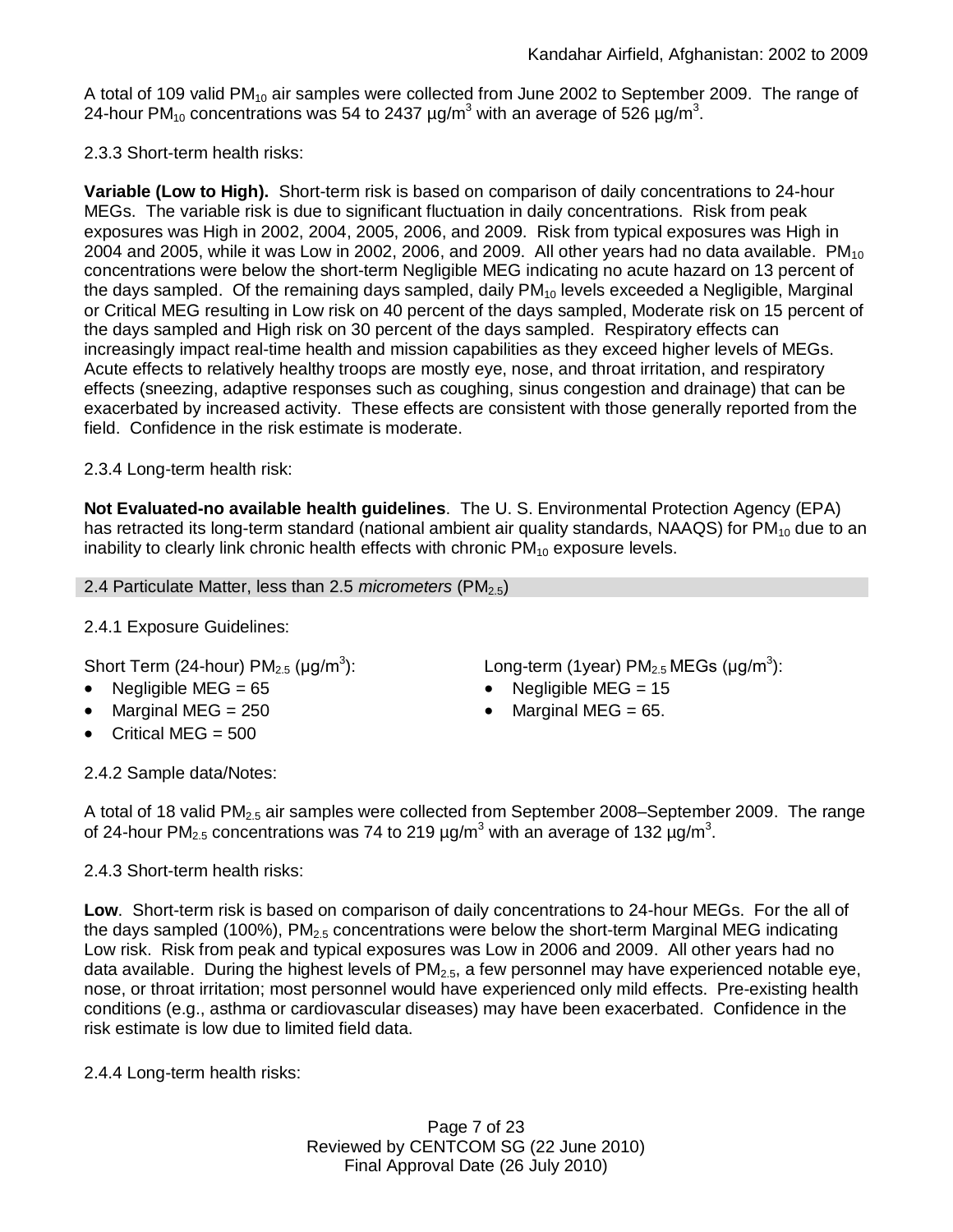**Moderate**. Long-term risk is based on comparison of the average sample concentration to the longterm MEGs. Unlike PM<sub>10</sub>, chronic PM<sub>2.5</sub> exposures are potentially associated with certain long-term health consequences. The average PM<sub>2.5</sub> concentration for samples collected was 132 µg/m<sup>3</sup>, which is above the marginal long-term MEG of 65  $\mu$ g/m<sup>3</sup>. Risk was Moderate in 2006 and 2009. All other years had no data available. With repeated exposures above this level, the risk that a small percentage of susceptible personnel may develop chronic conditions (such as, reduced lung function or exacerbated chronic bronchitis, chronic obstructive pulmonary disease [COPD], asthma, atherosclerosis, or other cardiopulmonary diseases) increases. Those with a history of asthma or cardiopulmonary disease have a higher risk for developing these chronic conditions. Confidence in risk estimate is low due to limitations in field data and health effects data.

### 2.5 Airborne Metals from  $PM_{10}$  and  $PM_{2.5}$

# 2.5.1 Sample data/Notes:

A total of 109 valid PM<sub>10</sub> airborne metal samples were collected at Kandahar Airfield from June 2002 to September 2009. A total of 18 valid  $PM<sub>2.5</sub>$  air samples were collected from 2 September 2008 to September 2009. None of the analyzed metals were found at concentrations above short or long-term MEGs.

2.5.2 Short- and long-term health risks:

**None identified based on the available sampling data.** No parameters exceeded 1-year Negligible MEGs.

2.6 Volatile Organic Compounds (VOCs)

2.5.1 Sample data/Notes:

A total of 14 valid VOC airborne samples were collected at Kandahar Airfield from June 2002 to October 2006. None of the VOCs were found at concentrations above short or long-term MEGs.

2.5.2 Short- and long-term health risks:

**None identified based on the available sampling data.** No parameters exceeded 1-year Negligible MEGs.

# **3 Soil**

### 3.1 Site-Specific Sources Identified

3.2 Sample data/Notes:

A total of 5 valid soil samples were collected from February 2002 to March 2009, to assess OEH health risk to deployed personnel. The primary soil contamination exposure pathways were dermal contact and dust inhalation. Typical parameters analyzed for included SVOCs, heavy metals, PCBs, pesticides, herbicides. If the contaminant was known or suspected, other parameters may have been analyzed for (i.e. total petroleum hydrocarbons (TPH) and polycyclic aromatic hydrocarbons (PAH) near fuel spills). For the risk assessment, personnel were assumed to remain at this location for 6 months to 1 year.

> Page 8 of 23 Reviewed by CENTCOM SG (22 June 2010) Final Approval Date (26 July 2010)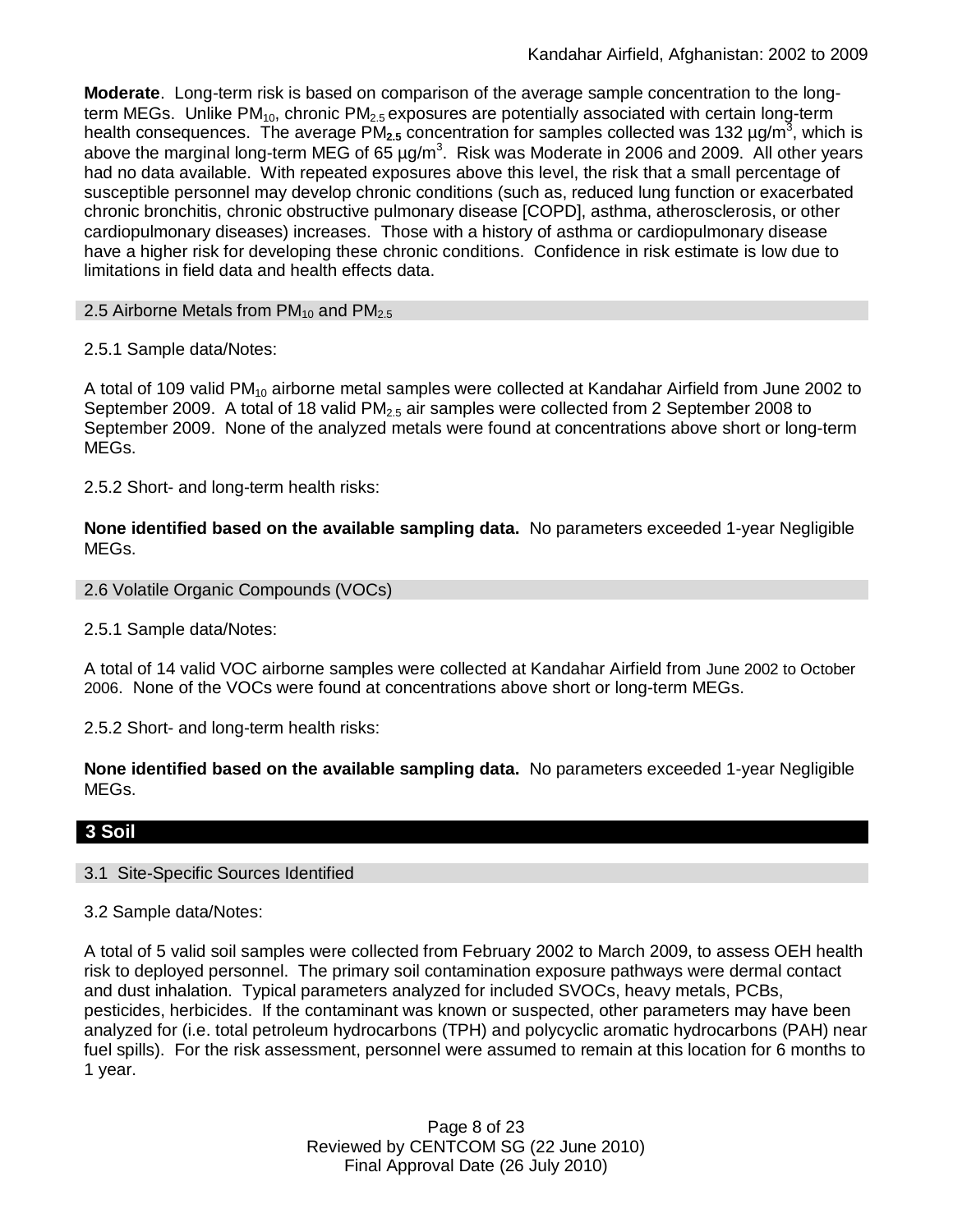# *3.3 Short-term health risk:*

**Not an identified source of health risk**. Currently, sampling data for soil were not evaluated for short term (acute) health risks**.**

*3.4 Long-term health risk:*

**None identified based on available sample data.** No parameters exceeded 1-year Negligible MEGs.

# **4 Water**

In order to assess the health risk to U.S. personnel from exposure to water in theater, the APHC identified the most probable exposure pathways. These were based on the administrative information provided on the field data sheets submitted with the samples taken over the time period being evaluated. Routine field tests conducted by Preventive Medicine and Veterinary personnel and contractors include bacteriological and physical inspections. Note that gross alpha and gross beta radiological results are not included in the health risks.

# 4.1 Drinking Water: Bottled and ROWPU Water

# 4.1.1 Site-Specific Sources Identified

Based on the information provided from the field, bottled water is the primary source of all drinking water for U.S. personnel at Kandahar Airfield. Historically, the bottled water has come from Masafi® Mineral Water Company (Masafi®, Viva Water Company, Oasis Water Company, Ghadeer Mineral Water Company (Dibba), and Jeema Mineral Water Company located in the United Arab Emirates, from Tanuf National Mineral Water Company located in Oman, from Kinley® Mineral Water (Kinley®, Habib Gulzar Non-Alcoholic Beverages, LTD) located in Afghanistan, from Nestle® Waters, the Healthy Hydration Company<sup>™</sup> (Nestle® Société des Produits Nestle S.A.) located in Pakistan, and from Afghan Beverage Industries Limited (Cristal®, Afghanistan Beverage Industries, LTD) located in Afghanistan. Currently, U.S. personnel use the ROWPU-treated water supply at Kandahar Airfield for personal hygiene, showering, and cooking.

*4.1.2 Sample data/Notes:*

To assess the potential for adverse health effects to troops the following assumptions were made: All U.S. personnel at these locations were assumed to remain at this site for approximately 1 year. A conservative (protective) assumption was that personnel routinely consumed less than 15L/day of bottled water for up to 365 days (1-year). It was further assumed that control measures and/or personal protective equipment were not used.

A total of 17 total water samples were submitted to the AIPH for analysis. Bottled water samples were received in 2004, 2005 and 2009. ROWPU-treated water used as secondary drinking water sources samples were received in 2004, 2005, and 2007. These samples will be considered together for health risks from water used for drinking. Only boron was found at concentrations above a long-term MEG.

# *4.1.3 Short-term health risk:*

**Low:** After the pre-screen the only hazard identified was boron. At both typical and peak exposures, personnel are unlikely or seldom to be exposed to levels that would result in a negligible severity for boron. This indicates a Low risk where few, if any, personnel are expected to have noticeable health effects during the mission from boron. This Low risk estimate is based on a low to medium confidence

> Page 9 of 23 Reviewed by CENTCOM SG (22 June 2010) Final Approval Date (26 July 2010)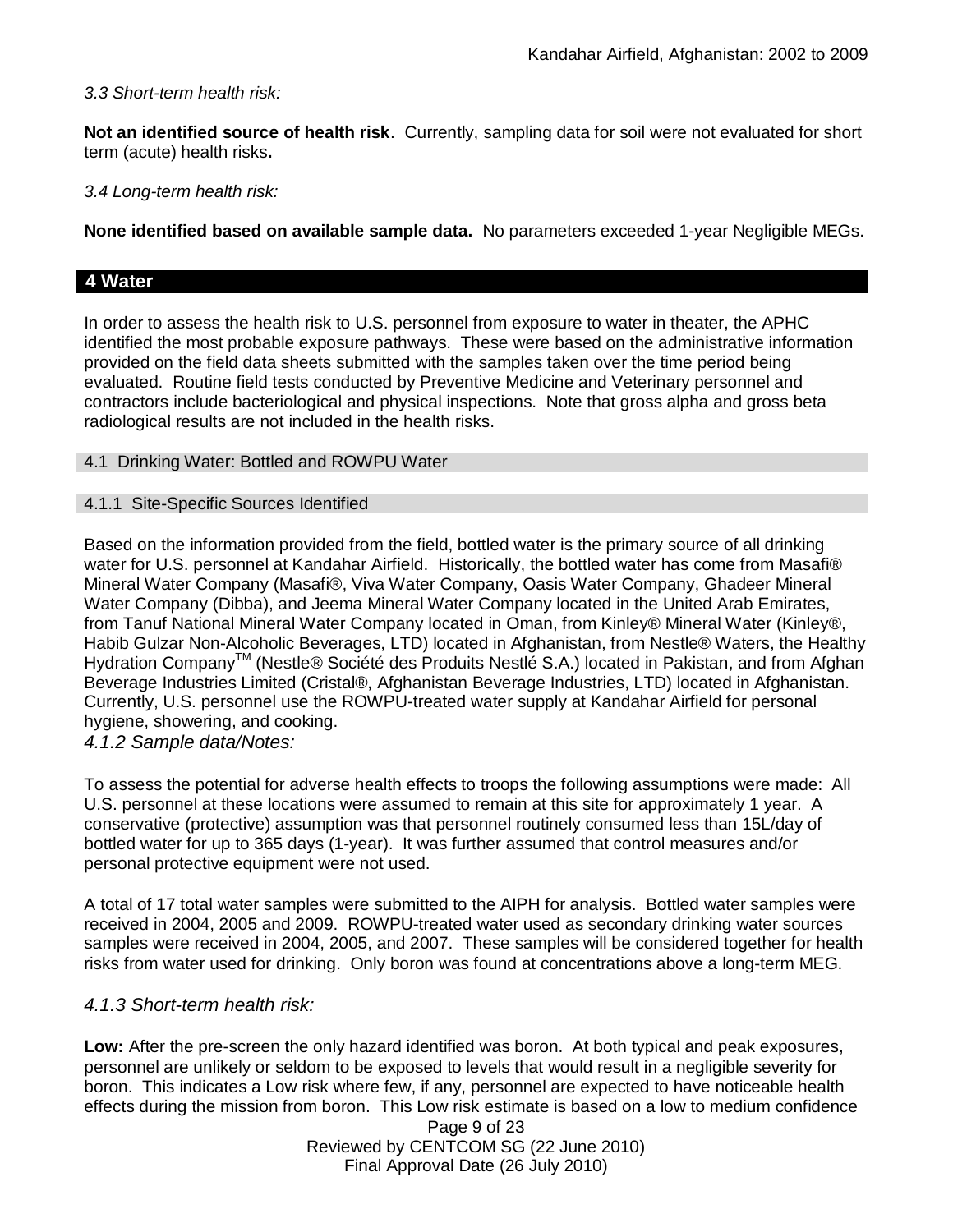level due to limited sampling data. Risk was Low for peak and typical exposures in 2004 and 2007. No hazards were identified for any other of the sampled years.

### *4.1.4 Long-term health risks:*

**None identified based on available sample data.** Data were insufficient to characterize health risk associated with boron exposure.

#### 4.2 Non-Drinking Water

### 4.2.1 Site-Specific Sources Identified

Although the primary route of exposure for most microorganisms was ingestion of the contaminated water, dermal exposure to some microorganisms, chemicals, and biologicals may have also caused adverse health effects. Complete exposure pathways included drinking, brushing teeth, personal hygiene, cooking, providing medical and dental care using a contaminated water supply or during dermal contact at vehicle or aircraft wash racks.

### *4.2.2 Sample data/Notes:*

To assess the potential for adverse health effects to troops the following assumptions were made: All U.S. personnel at these locations were expected to remain at this site for approximately 1 year. A conservative (protective) assumption was that personnel routinely consumed less than 5L/day of nondrinking water for up to 365 days (1-year). It was further assumed that control measures and/or personal protective equipment were not used.

As of March 2010, the ROWPU-treated water supply at Kandahar Airfield is used for nondrinking purposes (i.e., cooking, personal hygiene, and showering, etc.) by U.S. personnel and the raw well water supply at Kandahar Airfield is used for nondrinking purposes (i.e., personal hygiene and showering) by U.S. personnel. Note that gross alpha and gross beta radiological results are not included in the health risks.

A total of ten water samples used for nondrinking purposes (i.e., personal hygiene, cooking, showering, etc.) were collected from Kandahar Airfield and submitted to a laboratory for analysis. Samples used as a nondrinking water source were received in 2005 and 2009 from ROWPU-treated water sources and in 2005 from untreated, raw well water sources. Only sulfate was found at concentrations above a long-term MEG.

### *4.2.3 Short-term health risks:*

**Low.** After the pre-screen the only hazard identified was sulfate. At both typical and peak exposures, personnel are seldom or occasionally exposed to levels that would result in a negligible severity for sulfate. This indicates a Low risk where few, if any, personnel are expected to have noticeable health effects during the mission from sulfate. This Low risk estimate is based on a low to medium confidence level due to limited sampling data. Risk was Low for peak and typical exposures in 2005. No hazards were identified for any other of the sampled years.

### *4.2.4 Long-term health risks:*

**None identified based on available sample data.** No hazards were identified for long-term health risks, therefore there is no long-term health risk associated with the nondrinking water samples

> Page 10 of 23 Reviewed by CENTCOM SG (22 June 2010) Final Approval Date (26 July 2010)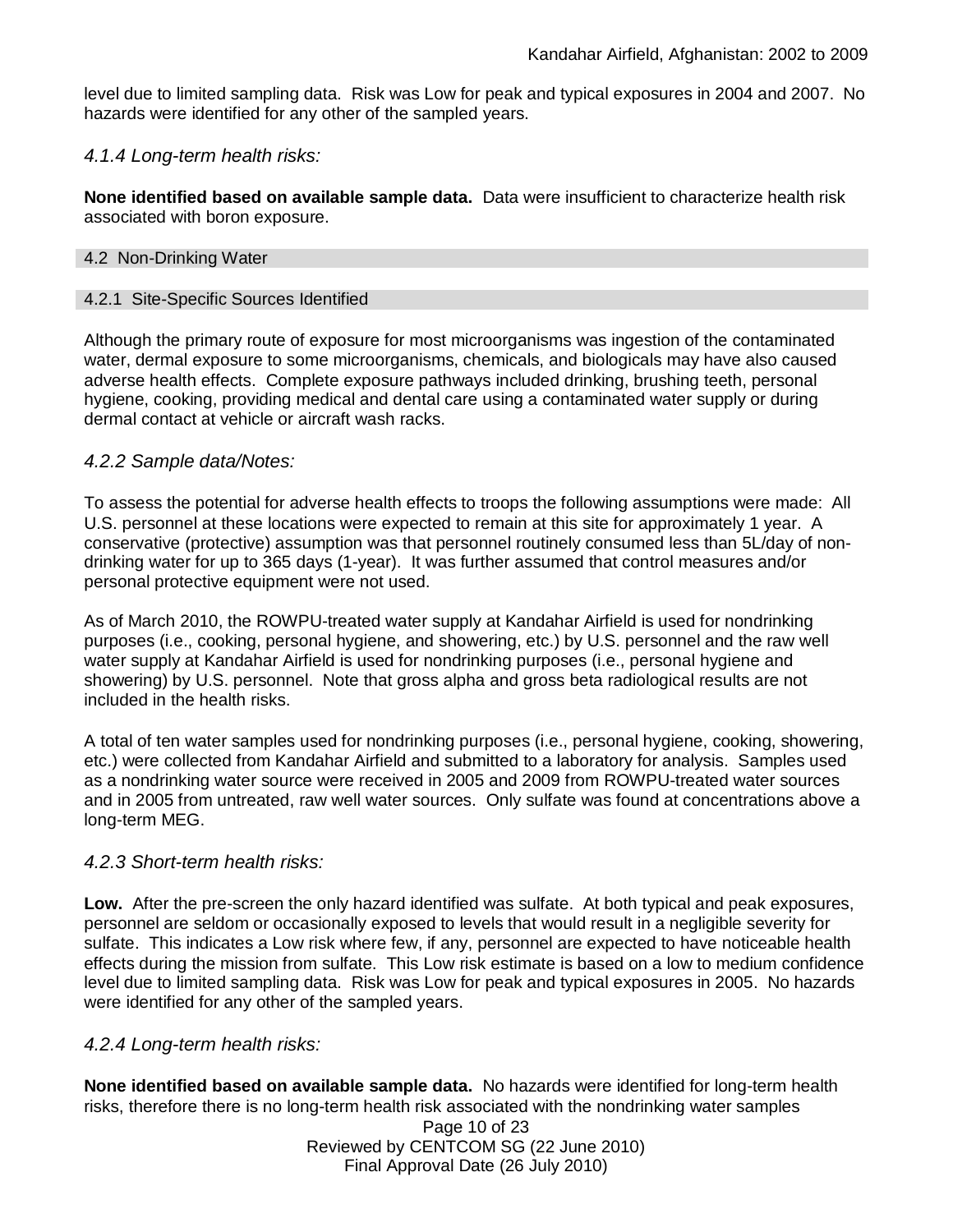collected from Kandahar Airfield. Confidence in this conclusion is low to medium due to limited sampling data.

# **5 Military Unique**

#### 5.1 Chemical Biological, Radiological Nuclear (CBRN) Weapons

No specific hazard sources were documented in the Defense Occupational and Environmental Health Readiness System (DOEHRS), or the Military Environmental Surveillance Library (MESL) from the 1 June 2002 through 30 September 2009 timeframe.

#### 5.2 Depleted Uranium (DU)

No specific hazard sources were documented in the DOEHRS, or MESL from the 1 June 2002 through 30 September 2009 timeframe.

#### 5.3 Ionizing Radiation

The Environmental Site Survey and Operational Health Risk Assessment from June 2002 reported very small amounts of non-US origin radiological material were present at Kandahar Airfield. The radiation hazard from this material is well below any health guidelines and represents no threat to deployed personnel. No radiological precautions are necessary for personnel at Kandahar Airfield. The health threat from radiological contamination at Kandahar Airfield is insignificant.

#### 5.4 Non-Ionizing Radiation

No specific hazard sources were documented in the DOEHRS, or MESL from the 1 June 2002 through 30 September 2009 timeframe.

### **6 Endemic Disease**

This document lists the endemic diseases reported in the region, its specific health risks and severity and general health information about the diseases. USCENTCOM MOD 11 (Reference 12) lists deployment requirements, to include immunizations and chemoprophylaxis, in effect during the timeframe of this POEMS.

#### 6.1 Foodborne and Waterborne Diseases

Food borne and waterborne diseases in the area were transmitted through the consumption of local food and water. Local unapproved food and water sources (including ice) were heavily contaminated with pathogenic bacteria, parasites, and viruses to which most U.S. Service Members had little or no natural immunity. Effective host nation disease surveillance did not exist within the country. Only a small fraction of diseases were identified or reported in host nation personnel. Diarrheal diseases were expected to temporarily incapacitate a very high percentage of U.S. personnel within days if local food, water, or ice were consumed. Hepatitis A and typhoid fever infections typically cause prolonged illness in a smaller percentage of unvaccinated personnel. Vaccinations were required for DOD personnel and contractors. In addition, although not specifically assessed in this document, significant outbreaks of viral gastroenteritis (e.g., norovirus) and food poisoning (e.g., *Bacillus cereus*, *Clostridium perfringens*, *Staphylococcus*) may have occurred. Key disease risks are summarized below:

Mitigation strategies were in place and included consuming food and water from approved sources, vaccinations (when available), frequent hand washing and general sanitation practices.

> Page 11 of 23 Reviewed by CENTCOM SG (22 June 2010) Final Approval Date (26 July 2010)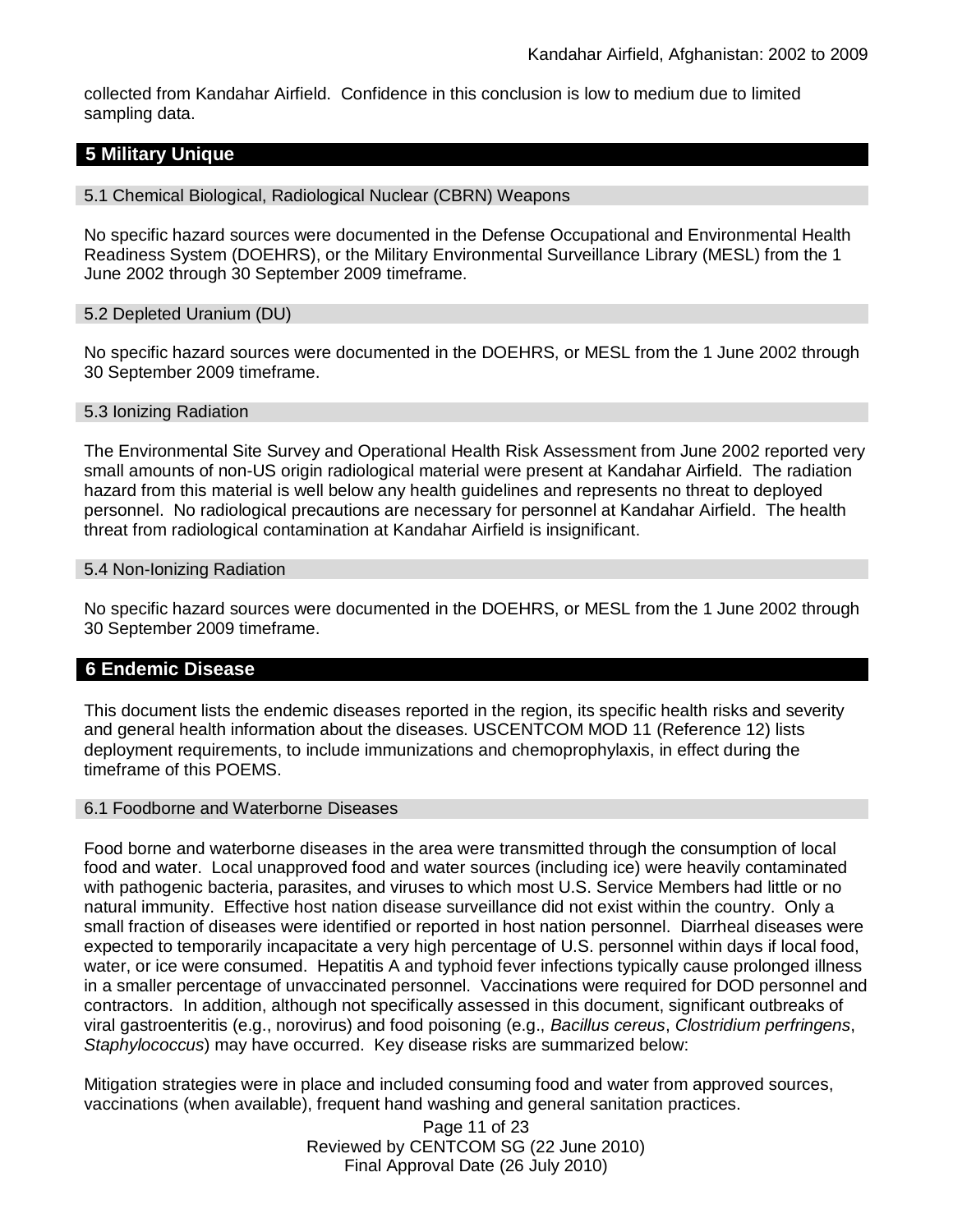# 6.1.1 Diarrheal diseases (bacteriological)

**High, mitigated to Low**: Diarrheal diseases were expected to temporarily incapacitate a very high percentage of personnel (potentially over 50% per month) within days if local food, water, or ice was consumed. Field conditions (including lack of hand washing and primitive sanitation) may have facilitated person-to-person spread and epidemics. Typically mild disease was treated in outpatient setting; recovery and return to duty in less than 72 hours with appropriate therapy. A small proportion of infections may have required greater than 72 hours limited duty, or hospitalization.

# 6.1.2 Hepatitis A, typhoid/paratyphoid fever, and diarrhea-protozoal

**High, mitigated to Low**: Unmitigated health risk to U.S. personnel was high year round for hepatitis A and typhoid/paratyphoid fever, and Moderate for diarrhea-protozoal. Mitigation was in place to reduce the risks to low. Hepatitis A, typhoid/paratyphoid fever, and diarrhea-protozoal disease may have caused prolonged illness in a small percentage of personnel (less than 1% per month). Although much rarer, other potential diseases in this area that were also considered a Moderate risk include: hepatitis E, diarrhea-cholera, and brucellosis.

# *6.1.3 Short-term Health Risks:*

**Low**: The overall unmitigated short-term risk associated with food borne and waterborne diseases were considered High (bacterial diarrhea, hepatitis A, typhoid/paratyphoid fever) to Moderate (diarrheacholera, diarrhea-protozoal, brucellosis) to Low (hepatitis E) if local food or water was consumed. Preventive Medicine measures reduced the risk to Low. Confidence in the health risk estimate was high.

# *6.1.4 Long-term Health Risks:*

# **None identified based on available data.**

# 6.2 Arthropod Vector-Borne Diseases

During the warmer months, the climate and ecological habitat supported populations of arthropod vectors, including mosquitoes, ticks, mites, and sandflies. Significant disease transmission was sustained countrywide, including urban areas. Malaria, the major vector-borne health risk in Afghanistan, was capable of debilitating a high percentage of personnel for up to a week or more. Mitigation strategies were in place and included proper wear of treated uniforms, application of repellent to exposed skin, and use of bed nets and chemoprophylaxis (when applicable). Additional methods included the use of pesticides, reduction of pest/breeding habitats, and engineering controls.

# *6.2.1 Malaria*

**High, mitigated to Low** Potential unmitigated risk to U.S. personnel was High during warmer months (typically April through November) but reduced to low with mitigation measures. Malaria incidents were often associated with the presence of agriculture activity, including irrigation systems and standing water, which provide breeding habitats for vectors. A small number of cases may have occurred among personnel exposed to mosquito (Anopheles spp.) bites. Malaria incidents may have caused debilitating febrile illness typically requiring 1 to 7 days of inpatient care, followed by return to duty. Severe cases may have required intensive care or prolonged convalescence.

# *6.2.2 Leishmaniasis*

Page 12 of 23 Reviewed by CENTCOM SG (22 June 2010) Final Approval Date (26 July 2010)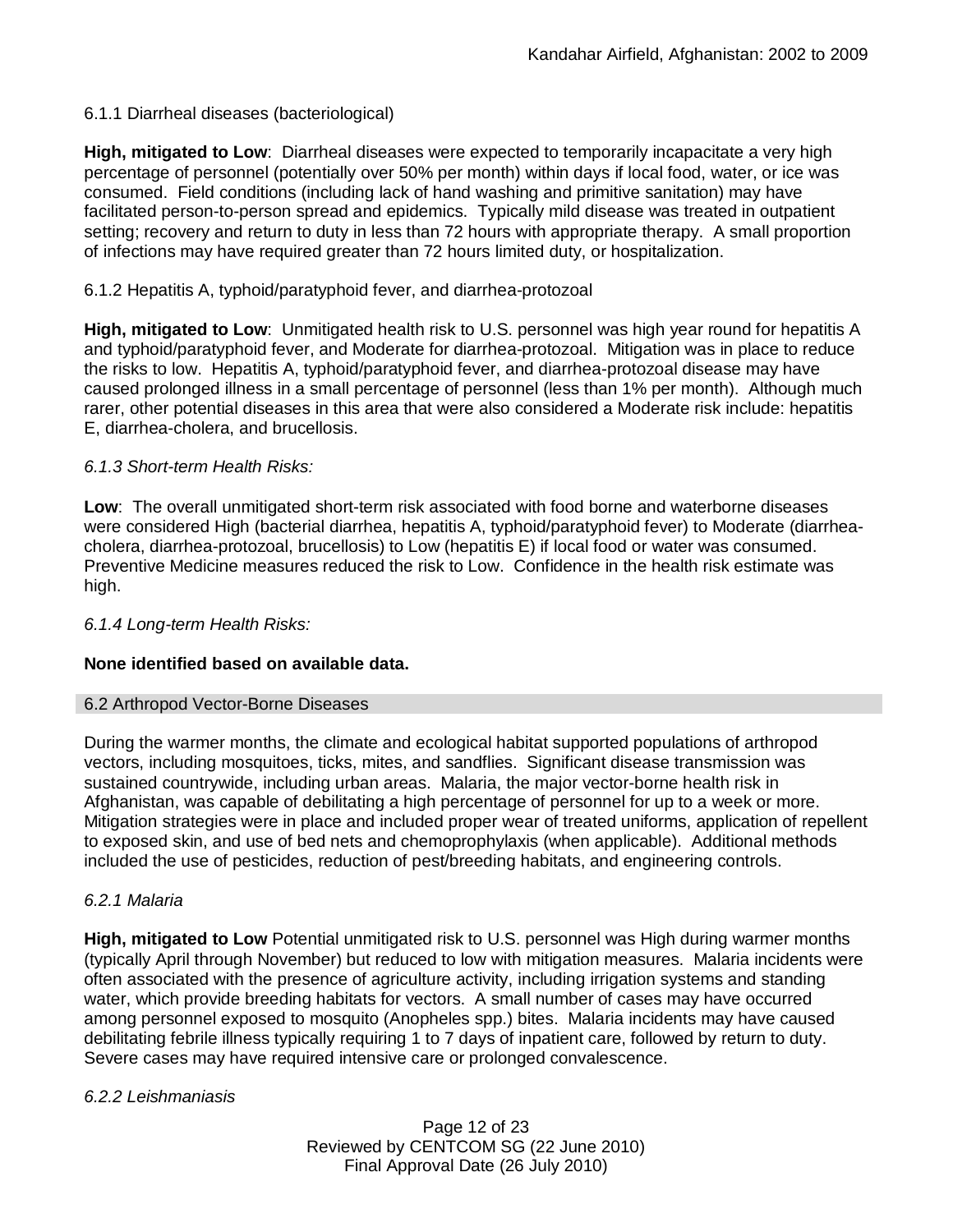**Moderate, mitigated to Low**: The disease risk was Moderate during the warmer months when sandflies are most prevalent, but reduced to low with mitigation measures. Leishmaniasis is transmitted by sand flies. There are two forms of the disease; cutaneous (acute form) and visceral (a more latent form of the disease). The leishmaniasis parasites may survive for years in infected individuals and this infection may go unrecognized by physicians in the U.S. when infections become symptomatic years later. Cutaneous infection was unlikely to be debilitating, though lesions may be disfiguring. Visceral leishmaniasis disease could have caused severe febrile illness which typically requires hospitalization with convalescence over 7 days.

# *6.2.3 Crimean-Congo hemorrhagic fever*

**Moderate, mitigated to Low**: Unmitigated risk was moderate, but reduced to low with mitigation measures. Crimean-Congo hemorrhagic fever occurred in rare cases (less than 0.1% per month attack rate in indigenous personnel) and was transmitted by tick bites or occupational contact with blood or secretions from infected animals. The disease typically required intensive care with fatality rates from 5% to 50%.

# *6.2.4 Sandfly fever*

**Moderate, mitigated to Low**: Sandfly fever had a Moderate risk with potential disease rates from 1% to 10% per month under worst case conditions. Mitigation measures reduced the risk to low. The disease was transmitted by sandflies and occurs more commonly in children though adults are still at risk. Sandfly fever disease typically resulted in debilitating febrile illness requiring 1 to 7 days of supportive care followed by return to duty.

# *6.2.5 Plague*

**Low:** Potential health risk to U.S. personnel was Low year round. Bubonic plague typically occurred as sporadic cases among people who come in contact with wild rodents and their fleas during work, hunting, or camping activities. Outbreaks of human plague were rare and typically occur in crowded urban settings associated with large increases in infected commensal rats (*Rattus rattus*) and their flea populations. Some untreated cases of bubonic plague may have developed into secondary pneumonic plague. Respiratory transmission of pneumonic plague was rare but has the potential to cause significant outbreaks. Close contact was usually required for transmission. In situations where respiratory transmission of plague was suspected, weaponized agent must be considered. Extremely rare cases (less than 0.01% per month attack rate) could have occurred. Incidence could have resulted in potentially severe illness which may have required more than 7 days of hospitalization and convalescence.

# *6.2.6 Typhus-miteborne (scrub typhus)*

**Moderate, mitigated to Low:** Potential health risk to U.S. personnel was Moderate during warmer months (typically March through November) when vector activity was highest. Mitigation measures reduced the risk to low. Mite-borne typhus was a significant cause of febrile illness in local populations with rural exposures in areas where the disease is endemic. Large outbreaks have occurred when non-indigenous personnel such as military forces enter areas with established local transmission. The disease was transmitted by the larval stage of trombiculid mites (chiggers), which are typically found in areas of grassy or scrubby vegetation, often in areas which have undergone clearing and regrowth. Habitats may have included sandy beaches, mountain deserts, cultivated rice fields, and rain forests. Although data were insufficient to assess potential disease rates, attack rates could have been very high (over 50%) in groups of personnel exposed to heavily infected "mite islands" in focal areas. The

> Page 13 of 23 Reviewed by CENTCOM SG (22 June 2010) Final Approval Date (26 July 2010)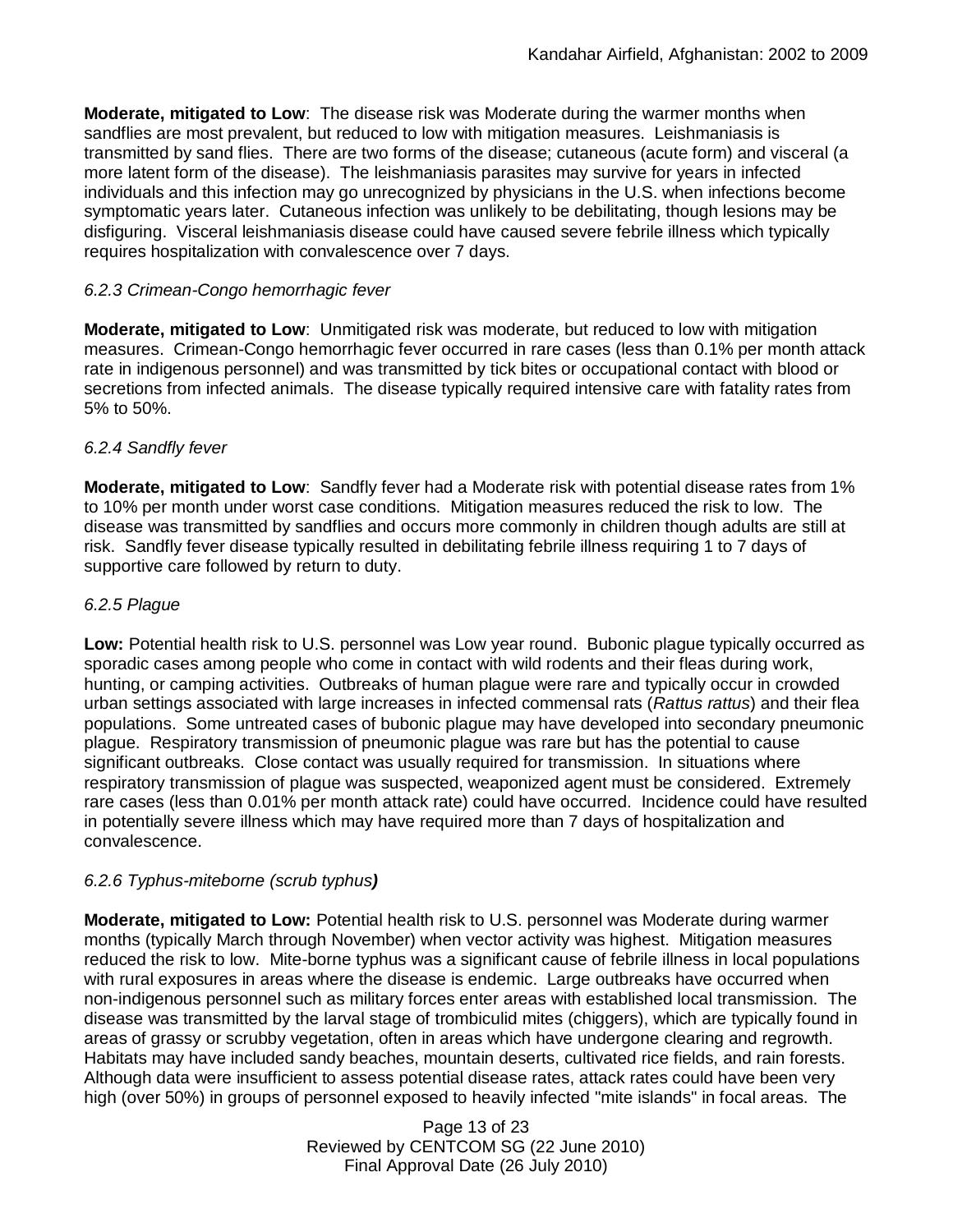disease could have caused debilitating febrile illness typically requiring 1 to 7 days of inpatient care, followed by return to duty.

# *6.2.7 West Nile fever*

**Low**: West Nile fever was present. The disease was maintained by the bird population and transmitted to humans via mosquito vector. Typically, infections in young, healthy adults were asymptomatic although fever, headache, tiredness, body aches (occasionally with a skin rash on trunk of body), and swollen lymph glands could have occurred. This disease was associated with a low risk estimate.

# *6.2.9 Short -term health risks:*

**Low:** The unmitigated health risk estimate was High for malaria (infection rate of less than 1% per month), Moderate for leishmaniasis-cutaneous (acute), Crimean-Congo hemorrhagic fever, sandfly fever, typhus-miteborne; and Low for, the plague and West Nile fever. Health risk was reduced to low by proper wear of the uniform, application of repellent to exposed skin, and appropriate chemoprophylaxis. Confidence in health risk estimate was high.

# *6.2.10 Long-term health risks:*

**Low:** The unmitigated risk was moderate for leishmaniasis-visceral (chronic). Risk was reduced to Low by proper wear of the uniform and application of repellent to exposed skin. Confidence in the risk estimate was high.

# 6.3 Water Contact Diseases

Operations or activities that involved extensive water contact may have resulted in personnel being temporarily debilitated with leptospirosis in some locations. Leptospirosis health risk typically increased during flooding. In addition, although not specifically assessed in this document, bodies of surface water were likely to be contaminated with human and animal waste. Activities such as wading or swimming may have resulted in exposures to enteric diseases such as diarrhea and hepatitis via incidental ingestion of water. Prolonged water contact also may have lead to the development of a variety of potentially debilitating skin conditions such as bacterial or fungal dermatitis. Mitigation strategies were in place and included avoiding water contact and recreational water activities, proper wear of uniform (especially footwear), and protective coverings for cuts/abraded skin.

# *6.3.1 Leptospirosis*

**Moderate, mitigated to Low**: Human infections occurred seasonally (typically April through November) through exposure to water or soil contaminated by infected animals and was associated with wading, and swimming in contaminated, untreated open water. The occurrence of flooding after heavy rainfall facilitated the spread of the organism because as water saturates the environment leptospirosis present in the soil passes directly into surface waters. Leptospirosis can enter the body through cut or abraded skin, mucous membranes, and conjunctivae. Infection may have also occurred from ingestion of contaminated water. The acute, generalized illness associated with infection may mimic other tropical diseases (for example, dengue fever, malaria, and typhus), and common symptoms included fever, chills, myalgia, nausea, diarrhea, cough, and conjunctival suffusion. Manifestations of severe disease could have included jaundice, renal failure, hemorrhage, pneumonitis, and hemodynamic collapse. Recreational activities involving extensive water contact may have resulted in personnel being temporarily debilitated with leptospirosis. Incidence could have resulted in debilitating febrile illness typically requiring 1 to 7 days of inpatient care, followed by return to duty; some cases may have required prolonged convalescence. This disease was associated with a

> Page 14 of 23 Reviewed by CENTCOM SG (22 June 2010) Final Approval Date (26 July 2010)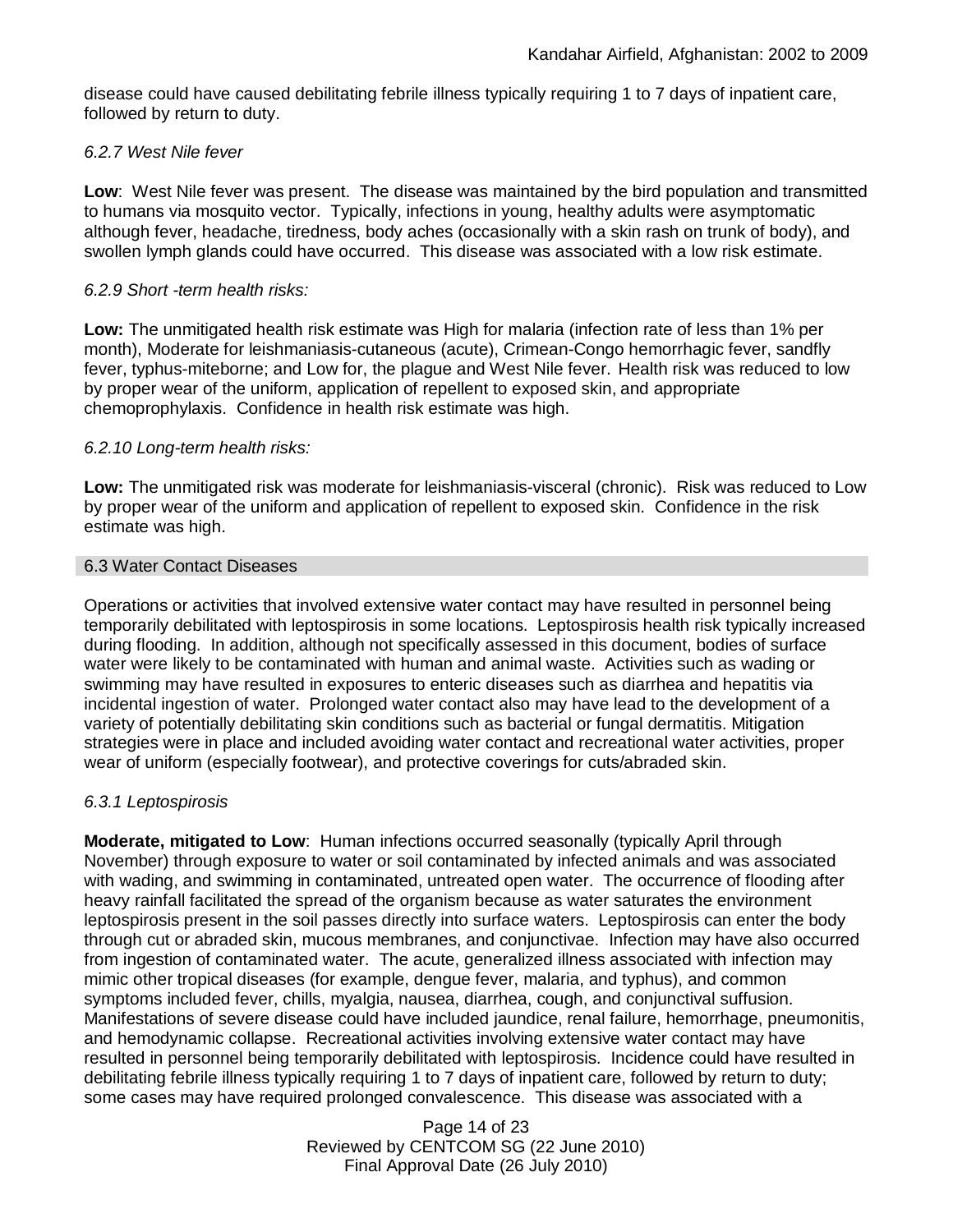# Moderate health risk estimate.

# *6.3.2 Short-term health risks:*

**Low:** Unmitigated Health risk of leptospirosis was Moderate during warmer months. Mitigation measures reduced the risk to Low. Confidence in the health risk estimate was high.

### *6.3.3 Long-term health risks:*

### **None identified based on available data.**

### 6.4 Respiratory Diseases

Although not specifically assessed in this document, deployed U.S. forces may have been exposed to a wide variety of common respiratory infections in the local population. These included influenza, pertussis, viral upper respiratory infections, viral and bacterial pneumonia, and others. The U.S. military populations living in close-quarter conditions were at risk for substantial person-to-person spread of respiratory pathogens. Influenza was of particular concern because of its ability to debilitate large numbers of unvaccinated personnel for several days. Mitigation strategies were in place and included routine medical screenings, vaccination, enforcing minimum space allocation in housing units, implementing head-to-toe sleeping in crowded housing units, implementation of proper PPE when necessary for healthcare providers and detention facility personnel.

# *6.4.1 Tuberculosis (TB)*

**Moderate, mitigated to Low:** Potential health risk to U.S. personnel was Moderate, mitigated to Low, year round. Transmission typically required close and prolonged contact with an active case of pulmonary or laryngeal tuberculosis (TB), although it also could have occurred with more incidental contact. The Army Surgeon General has defined increased risk in deployed Soldiers as indoor exposure to locals or third country nationals of greater than one hour per week in a highly endemic active TB region. Additional mitigation included active case isolation in negative pressure rooms, where available.

# *6.4.2 Meningococcal meningitis*

**Low:** Meningococcal meningitis posed a Low risk and was transmitted from person to person through droplets of respiratory or throat secretions. Close and prolonged contact facilitated the spread of this disease. Meningococcal meningitis was potentially a very severe disease typically requiring intensive care; fatalities may have occurred in 5-15% of cases.

# *6.4.3 Short-term health risks:*

**Low:** Moderate (TB) to Low (for meningococcal meningitis). Overall risk was reduced to Low with mitigation measures. Confidence in the health risk estimate was high.

# *6.4.4 Long-term health risks:*

**None identified based on available data.** Tuberculosis was evaluated as part of the Post Deployment Health Assessment (PDHA). A TB skin test was required post-deployment if potentially exposed and was based upon individual service policies.

### 6.5 Animal-Contact Diseases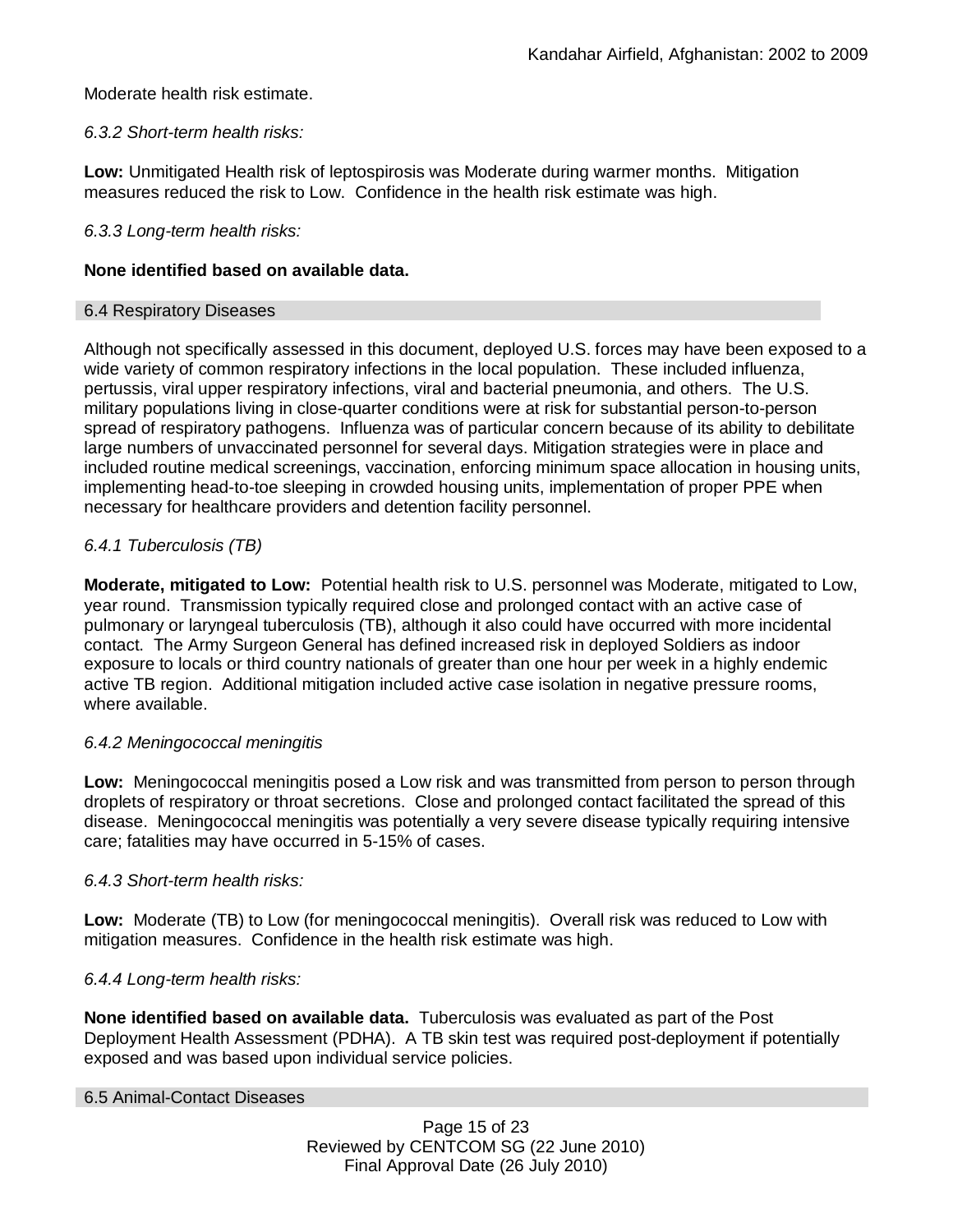# *6.5.1 Rabies*

**Moderate, mitigated to Low:** Rabies posed a year-round moderate risk. Occurrence in local animals was well above U.S. levels due to the lack of organized control programs. Dogs are the primary reservoir of rabies in Afghanistan, and a frequent source of human exposure. Rabies is transmitted by exposure to the virus-laden saliva of an infected animal, typically through bites, but could have occurred from scratches contaminated with the saliva. A U.S. Army Soldier stationed in Afghanistan died of rabies on 31 August 2011 (Reference 13). Laboratory results indicated the Soldier was infected from contact with a dog while deployed. Although the vast majority (>99%) of persons who develop rabies disease will do so within a year after a risk exposure, there have been rare reports of individuals presenting with rabies disease up to six years or more after their last known risk exposure. Mitigation strategies included command emphasis of CENTCOM GO 1B, reduction of animal habitats, active pest management programs, and timely treatment of feral animal scratches/bites.

# *6.5.2 Anthrax*

**Low:** Anthrax cases were rare in indigenous personnel, and posed a Low risk to U.S. personnel. Anthrax is a naturally occurring infection; cutaneous anthrax is transmitted by direct contact with infected animals or carcasses, including hides. Eating undercooked infected meat may have resulted in contracting gastrointestinal anthrax. Pulmonary anthrax was contracted through inhalation of spores and was extremely rare. Mitigation measures included consuming approved food sources, proper food preparation and cooking temperatures, avoidance of animals and farms, dust abatement when working in these areas, vaccinations, and proper PPE for personnel working with animals.

# *6.5.3 Q-Fever*

**Moderate, mitigated to Low:** Potential health risk to U.S. personnel was Moderate, but mitigated to Low, year round. Rare cases were possible among personnel exposed to aerosols from infected animals, with clusters of cases possible in some situations. Significant outbreaks (affecting 1-50%) could have occurred in personnel with heavy exposure to barnyards or other areas where animals are kept. Unpasteurized milk may have also transmitted infection. The primary route of exposure was respiratory, with an infectious dose as low as a single organism. Incidence could have resulted in debilitating febrile illness, sometimes presenting as pneumonia, typically requiring 1 to 7 days of inpatient care followed by return to duty. Mitigation strategies in place as listed in paragraph 6.5.2 except for vaccinations.

# *6.5.4 H5N1 avian influenza*

**Low:** Potential health risk to U.S. personnel was Low. Although H5N1 avian influenza (AI) is easily transmitted among birds, bird-to-human transmission is extremely inefficient. Human-to-human transmission appears to be exceedingly rare, even with relatively close contact. Extremely rare cases (less than 0.01% per month attack rate) could have occurred. Incidence could have resulted in very severe illness with fatality rate higher than 50 percent in symptomatic cases. Mitigation strategies included avoidance of birds/poultry and proper cooking temperatures for poultry products.

*6.5.5* Short-term health risks:

**Low:** The short-term unmitigated risk was Moderate for rabies, and Q-fever, to Low for anthrax, and H5N1 avian influenza. Mitigation measures reduced the overall risk to Low. Confidence in risk estimate was high.

> Page 16 of 23 Reviewed by CENTCOM SG (22 June 2010) Final Approval Date (26 July 2010)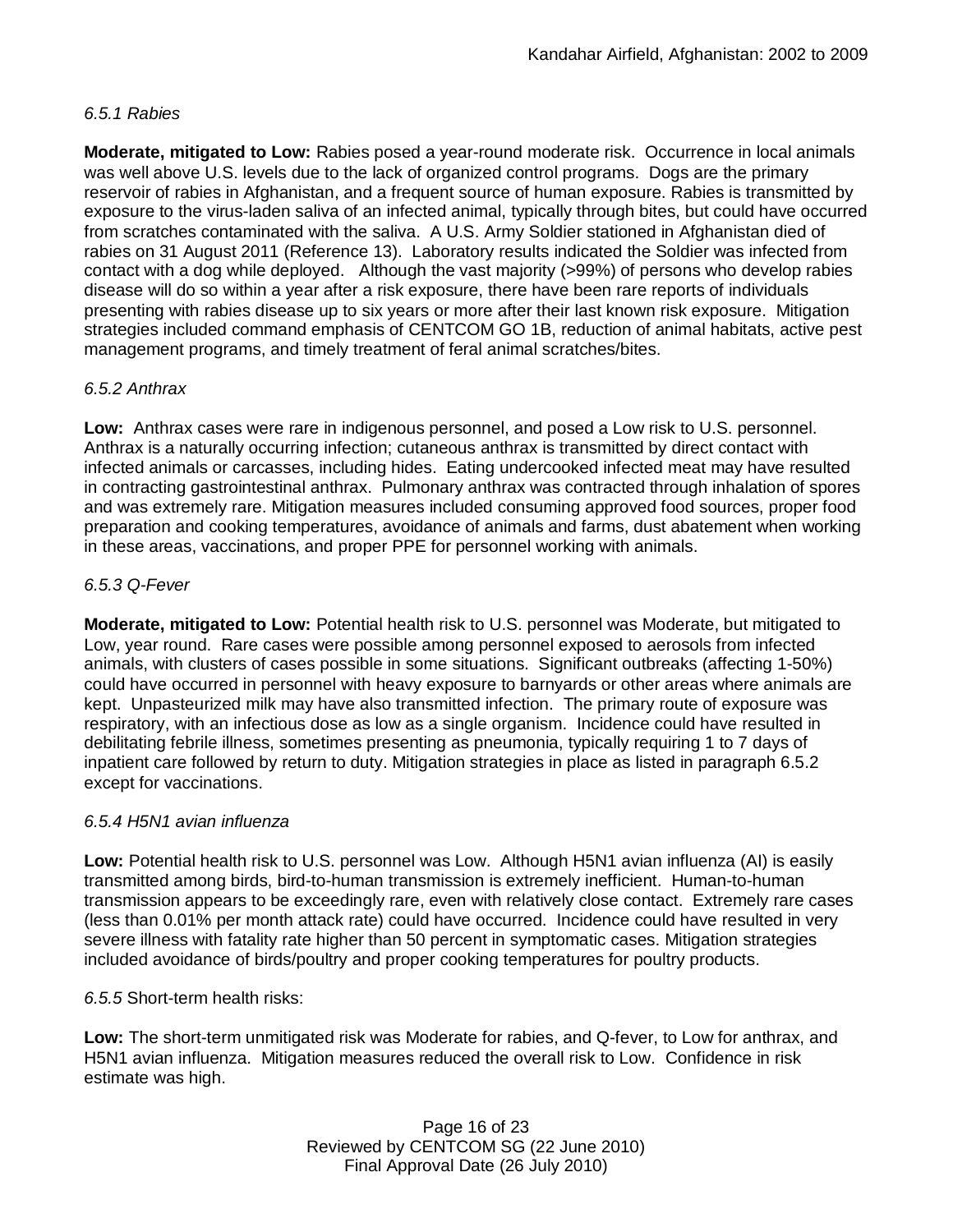### 6.5.6 Long-term health risks:

**Low:** A Low long term risk existed for rabies because, in rare cases, the incubation period for rabies can be several years.

### **7 Venomous Animal/Insect**

All information was taken directly from the Clinical Toxinology Resources web site from the University of Adelaide, Australia (Reference 2). The species listed below have home ranges that overlap the location of Kandahar Airfield and may have presented a health risk if they were encountered by personnel. See Section 9 for more information about pesticides and pest control measures.

### 7.1 Spiders

 *Latrodectus* dahlia (widow spider): Severe envenoming possible, potentially lethal. However, venom effects are mostly minor and even significant envenoming is unlikely to be lethal.

### 7.2 Scorpions

 Androctonus amoreuxi, and Androctonus baluchicus: Severe envenoming possible, potentially lethal. Severe envenoming may produce direct or indirect cardio toxicity, with cardiac arrhythmias, cardiac failure. Hypovolaemic hypotension possible in severe cases due to fluid loss through vomiting and sweating.

 Compsobuthus rugosulus, Mesobuthus caucasicus, Mesobuthus eupeus, Mesobuthus macmahoni, Orthochirus bicolor, Orthochirus danielleae, Orthochirus erardi, Orthochirus pallidus, Orthochirus scrobiculosus, and Sassanidotus gracilis: There are a number of dangerous Buthid scorpions, but also others known to cause minimal effects only. Without clinical data it is unclear where these species fit within that spectrum.

 Hottentotta alticola, and Hottentotta saulcyi: Moderate envenoming possible but unlikely to prove lethal. Stings by these scorpions are likely to cause only short lived local effects, such as pain, without systemic effects.

### 7.3 Snakes

 Boiga trigonata (Common Cat Snake), and Telescopus rhinopoma (leopard viper): Unlikely to cause significant envenoming; Bites by these rear fanged Colubrid snakes are rarely reported. They are likely to cause minimal to moderate local effects and no systemic effects.

 Echis multisquamatus (central Asian saw-scaled viper) and Echis sochureki (Sochurek's sawscaled viper): Severe envenoming possible, potentially lethal. Bites may cause moderate to severe coagulopathy and haemorrhagins causing extensive bleeding.

 Hemorrhis ravergieri (mountain racer) and Psammophis lineolatus (Teer snake): Unlikely to cause significant envenoming. Bites require symptomatic treatment only.

 Platyceps rhodorachis (Jan's desert racer): Mild envenoming only, not likely to prove lethal. Requires symptomatic treatment only.

 Pseudocerastes persicus (Persian dwarf snake): Unlikely to cause significant envenoming; limited clinical data suggest bites result in local effects only.

7.4 Short-term health risk: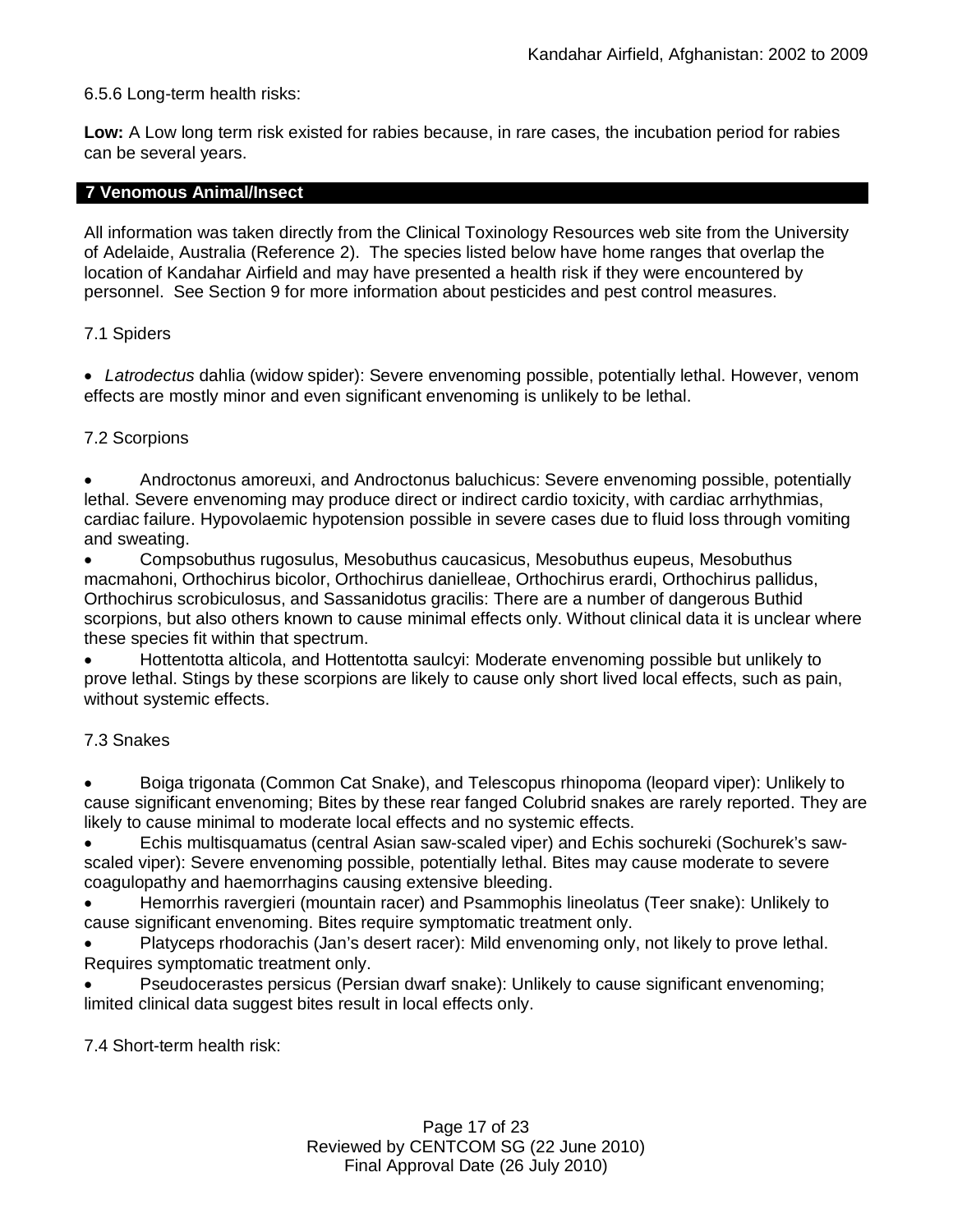**Low**: If encountered, effects of venom vary with species from mild localized swelling (e.g. widow spider) to potentially lethal effects (e.g. central Asian saw-scaled viper). See effects of venom above. Confidence in the health risk estimate is low.

7.5 Long-term health risk:

### **None identified.**

# **8 Heat/Cold Stress**

Kandahar has a continental warm arid climate characterized by little precipitation and high variation between summer and winter temperatures. Sunny weather dominates year-round, especially in summer, when rainfall is extremely rare.

### 8.1 Heat

Average monthly peak temperature during the summer months (June – September) was 104.4 °F. The health risk of heat stress/injury based on temperatures alone was Low (< 78 °F) from November – March, moderate (78-82 °F) in October, high (82-87.9 °F) in April, and extremely high (≥ 88 °F) from May – September. However, work intensity and clothing/equipment worn posed greater health risk of heat stress/injury than environmental factors alone (Reference 6).

### 8.1.1 Short-term health risk:

**Moderate to High**: High health risk of heat injury in unacclimatized personnel from April – September, Moderate for October, and Low for all other months. The risk of heat injury was reduced through preventive measures. Because the occurrence of heat stress/injury was strongly dependent on operational factors (work intensity and clothing), confidence in the health risk estimate is low (Reference 9, Table 3-6).

### 8.1.2 Long-term health risk:

Low: Long-term health implications from heat injuries were rare but could occur, especially from more serious injuries such as heat stroke. However, the health risk may have been greater to certain susceptible persons–those older (i.e., greater than 45 years), in lesser physical shape, or with underlying medical/health conditions. The long-term health risk was Low; confidence in the health risk estimates is medium (Reference 9, Table 3-6).

### 8.2 Cold

Winter (December – March) low temperatures ranged from 33.8 °F to 36.3 °F. Even on warm days there could be a significant drop in temperature after sunset by as much as 40 °F. There was a risk of cold stress/injury when temperatures fell below 60 °F, which could occur from September – April. The health risk assessment for non-freezing cold injuries (chilblain, trench foot, and hypothermia) was Low based on historical temperature and precipitation data. Frostbite was unlikely to occur because temperatures rarely dropped below freezing. However, personnel may have encountered significantly lower temperatures during field operations at higher altitudes. As with heat stress/injuries, cold stress/injuries were largely dependent on operational and individual factors instead of environmental factors alone. With protective measures in place the health risk assessment was low for cold stress/injury; confidence in the health risk estimate is medium.

> Page 18 of 23 Reviewed by CENTCOM SG (22 June 2010) Final Approval Date (26 July 2010)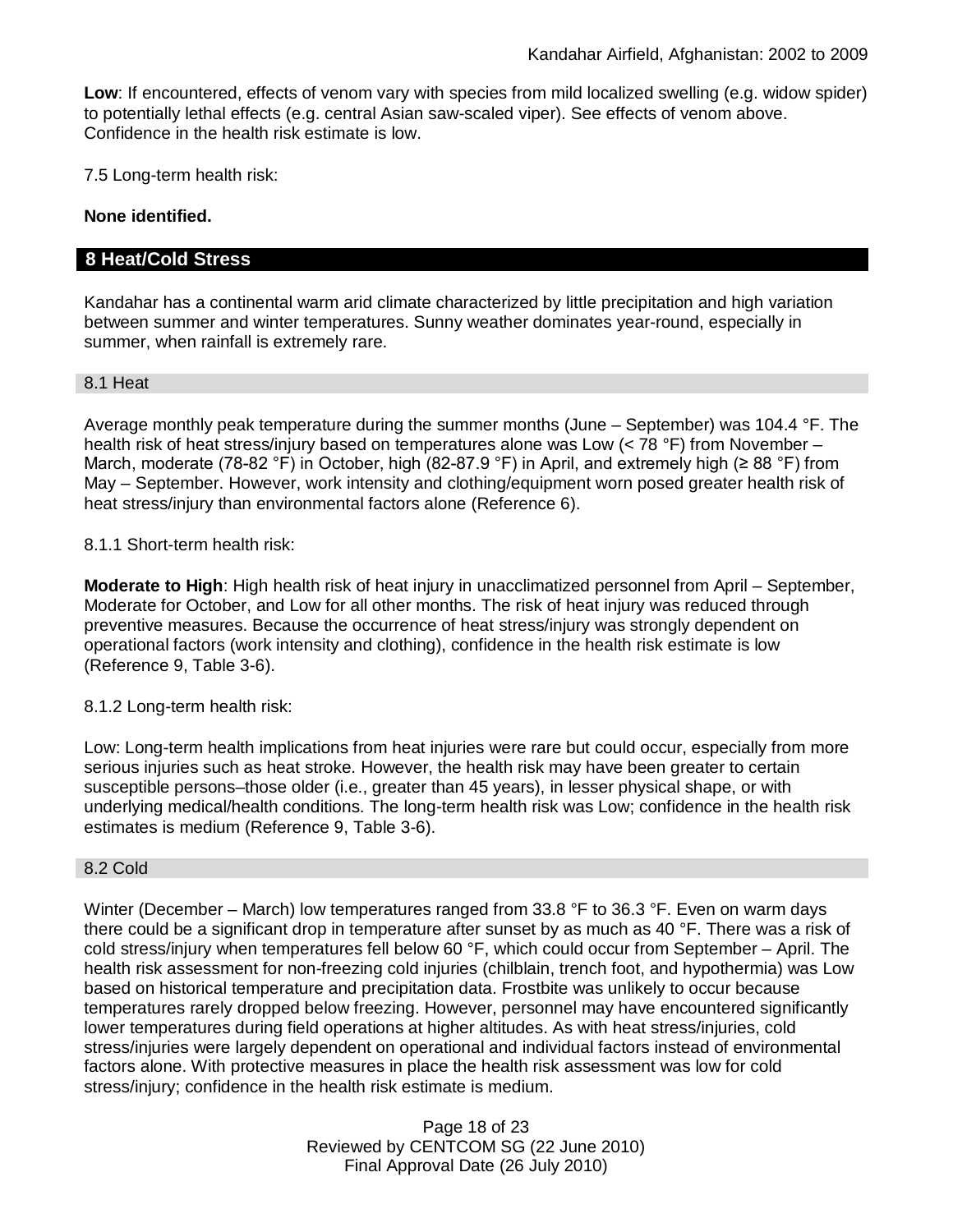8.2.1 Short-term health risks:

**Low**: The health risk of cold injury was Low. Confidence in the health risk estimate is medium.

8.1.2 Long-term health risk:

**Low**: The health risk of cold injury was Low. Confidence in the health risk estimate is high

# **9 Noise**

### 9.1 Continuous

Noise evaluation from the Environmental Site Survey and Operational Health Risk Assessment (2002) indicate combined noise sources at the site generate noise levels that are equivalent to a large city or industrial facility. Noise levels are not appreciably lower during the overnight hours. Major noise sources (the power generation facilities and the ROWPU area) were sufficiently removed from personnel locations and have no effect on the general population. Hearing protection is required by personnel working in sources of major noise. The flightline/taxiway of the airfield, airport terminal walkways, Army cargo staging area and guard towers are potential specific noise hazards and hearing protection is highly recommended in these areas during active flightline/taxiway operations.

9.1.1 Short and long-term health risks:

**Low** for the majority of personnel on this site. **Moderate** for individuals working near major noise sources without proper hearing protection. Risk is reduced to Low through use of proper hearing protection. Confidence in these risk estimates is low to medium.

### 9.2 Impulse

No specific hazard sources were documented in the DOEHRS, or MESL from the 1 June 2002 through 30 September 2009 timeframe.

9.2.1 Short-term and Long-term health risks:

### **Not evaluated**.

# **10 Unique Incidents/Concerns**

### 10.1 Potential environmental contamination sources

DoD personnel are exposed to various chemical, physical, ergonomic, and biological hazards in the course of performing their mission. These types of hazards depend on the mission of the unit and the operations and tasks which the personnel are required to perform to complete their mission. The health risk associated with these hazards depends on a number of elements including what materials are used, how long the exposure last, what is done to the material, the environment where the task or operation is performed, and what controls are used. The hazards can include exposures to heavy metal particulates (e.g. lead, cadmium, manganese, chromium, and iron oxide), solvents, fuels, oils, and gases (e.g. carbon monoxide, carbon dioxide, oxides of nitrogen, and oxides of sulfur). Most of these exposures occur when performing maintenance task such as painting, grinding, welding, engine repair, or movement through contaminated areas. Exposures to these occupational hazards can occur through inhalation (air), skin contact, or ingestion; however exposures through air are generally

> Page 19 of 23 Reviewed by CENTCOM SG (22 June 2010) Final Approval Date (26 July 2010)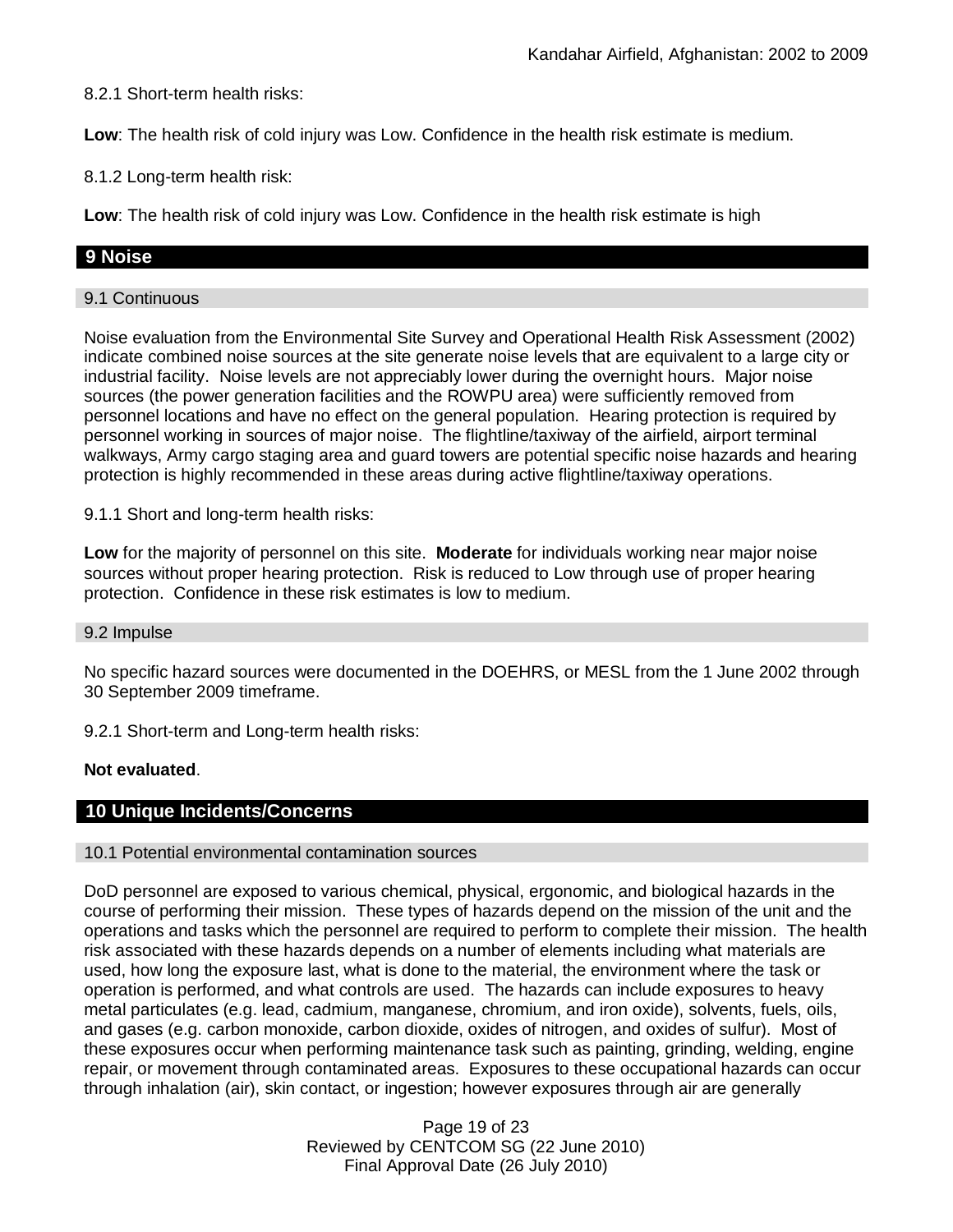associated with the highest health risk.

### 10.2 Waste Sites/Waste Disposal

As of 2002, regulated medical waste was stored, transported and disposed of following proper Coalition Forces Land Component Command guidance. This disposal procedure included burning regulated medical waste in a burn pit and then burying the regulated medical waste. A regulated medical waste incinerator is currently employed to dispose of regulated medical waste. No specific hazard sources were documented in the DOEHRS, or MESL from the 1 June 2002 through 30 September 2009 timeframe.

### 10.3 Fuel/petroleum products/industrial chemical spills

There are numerous aboveground storage tanks on Kandahar Airfield, in addition to a bulk fuel storage area and aerial refueling point. No specific hazard sources were documented in the DOEHRS, or MESL from the 1 June 2002 through 30 September 2009 timeframe.

### 10.4 Pesticides/Pest Control:

There are historical reports of mosquitoes, ticks, and sandflies on site which are controlled for through the application of pesticides. Several monthly Pesticide Application Reports in the DOD OEHS Data Portal for Kandahar Airfield January 2003-September 2009 list the usage of pesticides on the site.

10.4.1 Short-term and Long-term health risks:

**Low**.

### 10.5 Asbestos

The Aviation Maintenance Facility and adjacent boiler room are known to contain friable asbestos containing material (ACM). Bulk ACM was reportedly found in the Vehicle Maintenance Facility but sampled materials contained no ACM. All areas air samples collected for airborne asbestos fiber analysis were below Occupational Safety and Health Administration and Overseas Environmental Baseline Guidance Document permissible limits. Based on these results, airborne asbestos fibers at these facilities do not pose a health threat to personnel working at these areas.

10.5.1 Short-term and Long-term health risks:

**Low**.

# 10.6 Lead Based Paint

Lead Based Paint was detected in one compound kitchen at Kandahar Airfield. Due to the location of the sampled area (food preparation and handling) there is a potential for a health risks to personnel. Procedures have been established to limit exposures (i.e., cleaning with a High Efficiency Particulate Air filtered vacuum, repaint with an interior grade latex paint).

10.6.1 Short-term and Long-term health risks:

**Low**.

### 10.7 Burn Pit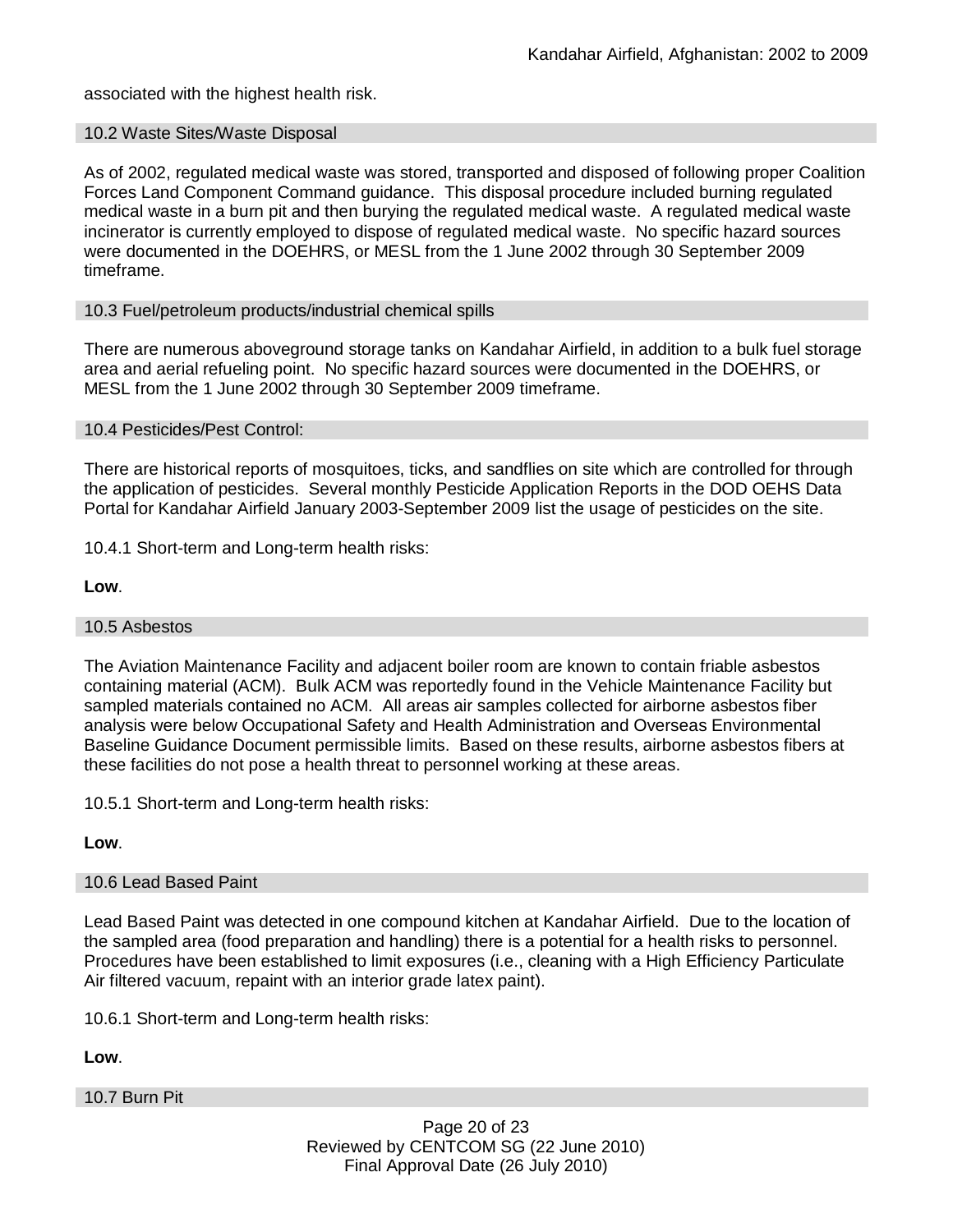While not specific to Kandahar Airfield, the consolidated epidemiological and environmental sampling and studies on burn pits that have been conducted as of the date of this publication have been unable to determine whether an association does or does not exist between exposures to emissions from the burn pits and long-term health effects (Reference 7). The committee's review of the literature and the data suggests that service in Iraq or Afghanistan (i.e., a broader consideration of air pollution than exposure only to burn pit emissions) may be associated with long-term health effects, particularly in susceptible (e.g., those who have asthma) or highly exposed subpopulations, such as those who worked at the burn pit. Such health effects would be due mainly to high ambient concentrations of PM from both natural and anthropogenic sources, including military sources. If that broader exposure to air pollution turns out to be relevant, potentially related health effects of concern are respiratory and cardiovascular effects and cancer. Susceptibility to the PM health effects could be exacerbated by other exposures, such as stress, smoking, local climatic conditions, and co-exposures to other chemicals that affect the same biologic or chemical processes. Individually, the chemicals measured at burn pit sites in the study were generally below concentrations of health concern for general populations in the United States. However, the possibility of exposure to mixtures of the chemicals raises the potential for health outcomes associated with cumulative exposure to combinations of the constituents of burn pit emissions and emissions from other sources.

Open burn pits are located at Kandahar Airfield and are used for some solid waste disposal, though the solid waste disposal is also done through the use of incinerators. Burn pit workers, tower guards and any other personnel that work at or in close proximity of the burn pits may have a higher risk of exposure to burn pit emissions than the general population at Kandahar Airfield.

An additional limited evaluation was done following the same TG230 method on available air samples only taken at or around the burn pits at Kandahar Airfield. The risk for these samples is noted below. Dioxins, furans, polycyclic aromatic hydrocarbons, acid gases, and many typical combustion byproducts have not been characterized. The samples were only analyzed for  $PM_{10}$ ,  $PM_{2.5}$  metals and select volatile chemicals. There were only three burn pit samples analyzed for  $PM<sub>2.5</sub>$  (from July-September 2009) and the range of 24-hour PM<sub>2.5</sub> concentrations was 185 to 219  $\mu\alpha/m^3$  with an average of 205 µg/m<sup>3</sup>. There were ten burn pit samples taken for PM<sub>10</sub> concentrations (from June-September 2009) and the range was 214 to 978  $\mu$ g/m<sup>3</sup> with an average of 475  $\mu$ g/m<sup>3</sup>. The only detected metals out of these ten PM<sub>10</sub> samples were antimony, chromium, lead, manganese, nickel, and zinc. None of these detected metals exceeded its 1-year negligible MEG and all were eliminated from any further assessment.

10.7.1 Short-term health risks:

**Low to High**. The variable risk is due to significant fluctuation in daily concentrations. The typical short-term risk levels for  $PM_{10}$  is Moderate and the peak risk level for  $PM_{10}$  is High. Both the typical short-term risk levels and peak risk levels for  $PM<sub>2.5</sub>$  are Low. Respiratory effects can increasingly impact real time effects to relatively healthy troops are mostly eye, nose, and throat irritation and respiratory effects (sneezing, adaptive responses such as coughing, sinus congestion and drainage) that can be exacerbated by increased activity. These effects are consistent with those generally reported from the field. There is low to medium confidence in this risk estimate based on limited sampling data.

10.7.2 Long-term health risks:

**Low**. Long-term health effects from exposure to PM<sub>2.5</sub> do not require specific medical action. Longterm health effects from unmeasured chemicals is unknown. There is low to medium confidence in this risk estimate based on limited sampling data.

Page 21 of 23 Reviewed by CENTCOM SG (22 June 2010) Final Approval Date (26 July 2010)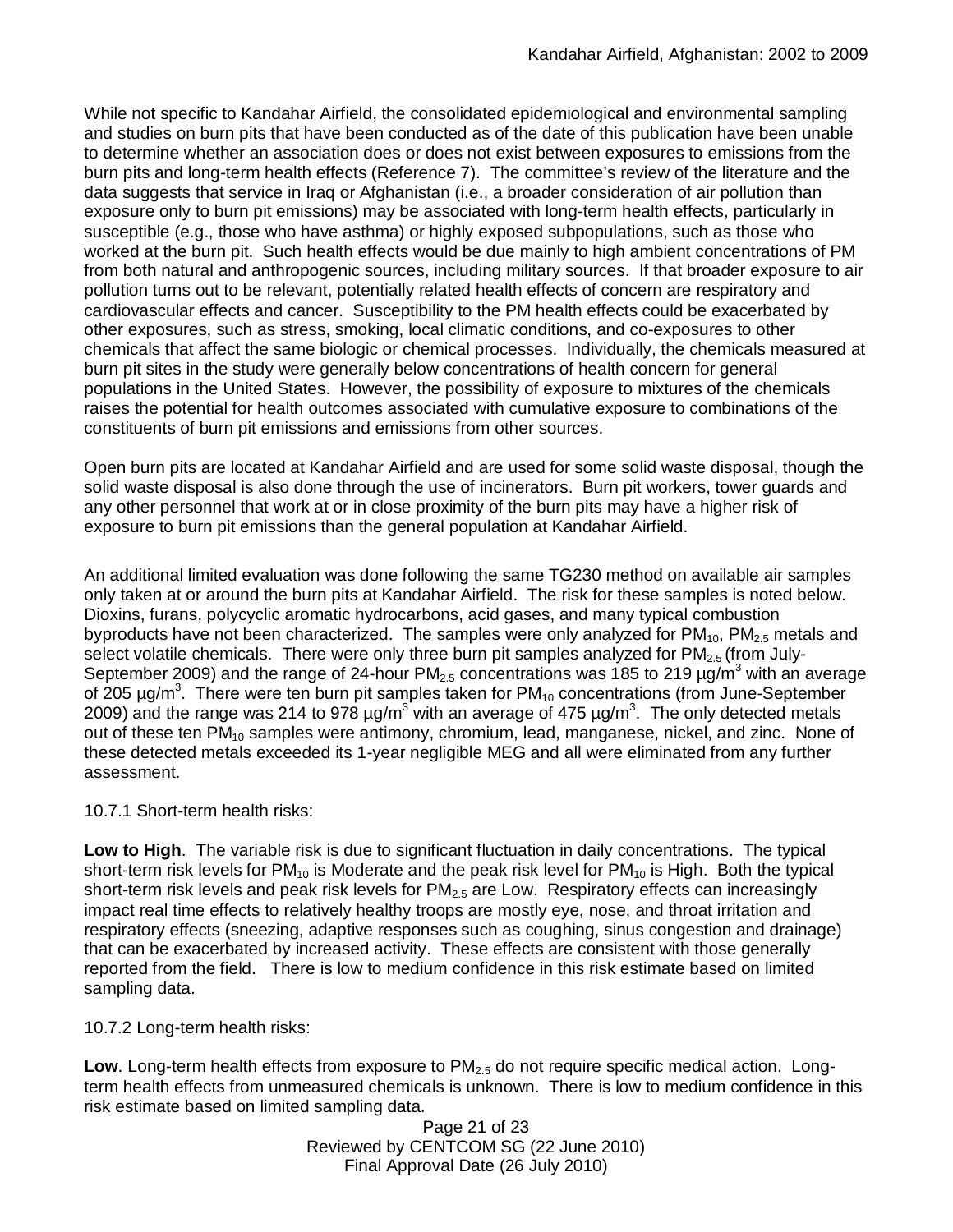# **11 References<sup>1</sup>**

- 1. Casarett and Doull's Toxicology: the Basic Science of Exposures, Chapter 2- Principles of Toxicology; Fifth Edition, McGraw Hill, New York.
- 2. Clinical Toxinology Resources: http://www.toxinology.com/. University of Adelaide, Australia.
- 3. Defense Occupational and Environmental Health Readiness System (referred to as the DOEHRS-EH database) at https://doehrs-ih.csd.disa.mil/Doehrs/. Department of Defense (DoD) Instruction 6490.03, *Deployment Health*, 2006.
- 4. DoDI 6055.05, Occupational and Environmental Health, 2008.
- 5. DoD MESL Data Portal: https://mesl.apgea.army.mil/mesl/.Some of the data and reports used may be classified or otherwise have some restricted distribution.
- 6. Goldman RF. 2001. Introduction to heat-related problems in military operations. *In*: Textbook of military medicine: medical aspects of harsh environments Vol. 1, Pandolf KB, and Burr RE (Eds.), Office of the Surgeon General, Department of the Army, Washington DC.
- 7. IOM (Institute of Medicine). 2011*.* Long-term health consequences of exposure to burn pits in Iraq and Afghanistan*.* Washington, DC: The National Academies Press.
- 8. Joint Staff Memorandum (MCM) 0028-07, Procedures for Deployment Health Surveillance, 2007.
- 9. USA PHC TG230, June 2010 Revision.
- 10. USACHPPM. 2008. Particulate Matter Factsheet; 64-009-0708, 2008.
- 11. Modification 11 to United States Central Command Individual Protection and Individual Unit Deployment Policy, 2 December 2011.
- 12. CDC. 2012. Morbidity and Mortality Weekly Report. Imported Human Rabies in a U.S. Army Soldier. May 4, 2012. 61(17); 302-305.

# **12 Where Do I Get More Information?**

Page 22 of 23 Reviewed by CENTCOM SG (22 June 2010) Final Approval Date (26 July 2010)

 $^1$  NOTE. The data are currently assessed using the 2010 TG230. The general method involves an initial review of the data which eliminates all chemical substances not detected above 1-yr negligible MEGs. Those substances screened out are not considered acute or chronic health hazards so are not assessed further. For remaining substances, acute and chronic health effects are evaluated separately for air water (soil is only evaluated for long term risk). This is performed by deriving separate short-term and long term population exposure level and estimates (referred to as population exposure point concentrations (PEPC)) that are compared to MEGs derived for similar exposure durations. If less than or equal to negligible MEG the risk is Low. If levels are higher than negligible then there is a chemical-specific toxicity and exposure evaluation by appropriate SMEs, which includes comparison to any available marginal, critical or catastrophic MEGs. For drinking water 15 L/day MEGs are used for the screening while site specific 5-15 L/day are used for more detailed assessment. For nondrinking water (such as that used for personal hygiene or cooking) the 'consumption rate' is limited to 2 L/day (similar to the EPA) which is derived by multiplying the 5 L/day MEG by a factor of 2.5. This value is used to conservatively assess non drinking uses of water.